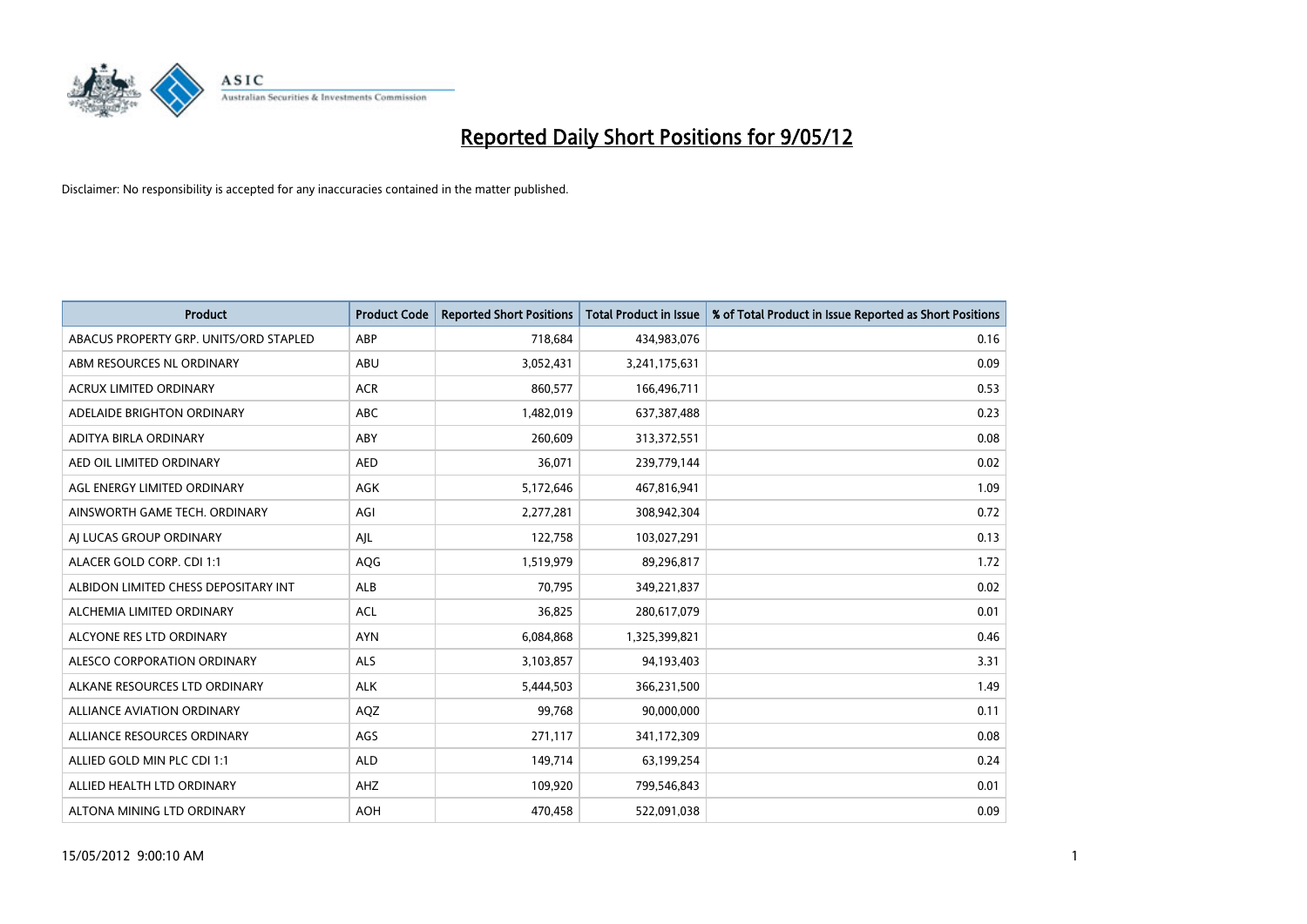

| <b>Product</b>                          | <b>Product Code</b> | <b>Reported Short Positions</b> | <b>Total Product in Issue</b> | % of Total Product in Issue Reported as Short Positions |
|-----------------------------------------|---------------------|---------------------------------|-------------------------------|---------------------------------------------------------|
| ALUMINA LIMITED ORDINARY                | <b>AWC</b>          | 79,264,181                      | 2,440,196,187                 | 3.22                                                    |
| AMALGAMATED HOLDINGS ORDINARY           | AHD                 | 5,101                           | 157,613,022                   | 0.00                                                    |
| AMCOM TELECOMM, ORDINARY                | AMM                 | 5,000                           | 241,491,904                   | 0.00                                                    |
| AMCOR LIMITED ORDINARY                  | AMC                 | 5,385,238                       | 1,206,684,923                 | 0.44                                                    |
| AMP LIMITED ORDINARY                    | AMP                 | 3,892,191                       | 2,894,931,180                 | 0.14                                                    |
| AMPELLA MINING ORDINARY                 | <b>AMX</b>          | 3,576,941                       | 240,600,493                   | 1.48                                                    |
| ANSELL LIMITED ORDINARY                 | <b>ANN</b>          | 1,725,111                       | 130,656,668                   | 1.32                                                    |
| ANTARES ENERGY LTD ORDINARY             | AZZ                 | 215,441                         | 260,000,000                   | 0.08                                                    |
| ANZ BANKING GRP LTD ORDINARY            | ANZ                 | 12,239,184                      | 2,679,519,517                 | 0.42                                                    |
| APA GROUP STAPLED SECURITIES            | <b>APA</b>          | 5,900,603                       | 644,485,583                   | 0.91                                                    |
| APN NEWS & MEDIA ORDINARY               | <b>APN</b>          | 18,525,248                      | 649,010,756                   | 2.84                                                    |
| AQUARIUS PLATINUM. ORDINARY             | AQP                 | 13,426,787                      | 470,312,578                   | 2.85                                                    |
| AQUILA RESOURCES ORDINARY               | <b>AQA</b>          | 5,542,102                       | 411,804,442                   | 1.34                                                    |
| ARAFURA RESOURCE LTD ORDINARY           | ARU                 | 9,865,988                       | 396,004,144                   | 2.47                                                    |
| ARB CORPORATION ORDINARY                | <b>ARP</b>          | 47,428                          | 72,481,302                    | 0.08                                                    |
| ARDENT LEISURE GROUP STAPLED SECURITIES | AAD                 | 239,223                         | 334,209,401                   | 0.08                                                    |
| ARISTOCRAT LEISURE ORDINARY             | ALL                 | 17,974,045                      | 550,502,889                   | 3.28                                                    |
| ASCIANO LIMITED ORDINARY                | <b>AIO</b>          | 984,322                         | 975,385,664                   | 0.10                                                    |
| ASG GROUP LIMITED ORDINARY              | ASZ                 | 108,313                         | 172,142,079                   | 0.06                                                    |
| ASPEN GROUP ORD/UNITS STAPLED           | APZ                 | 144,461                         | 596,206,393                   | 0.02                                                    |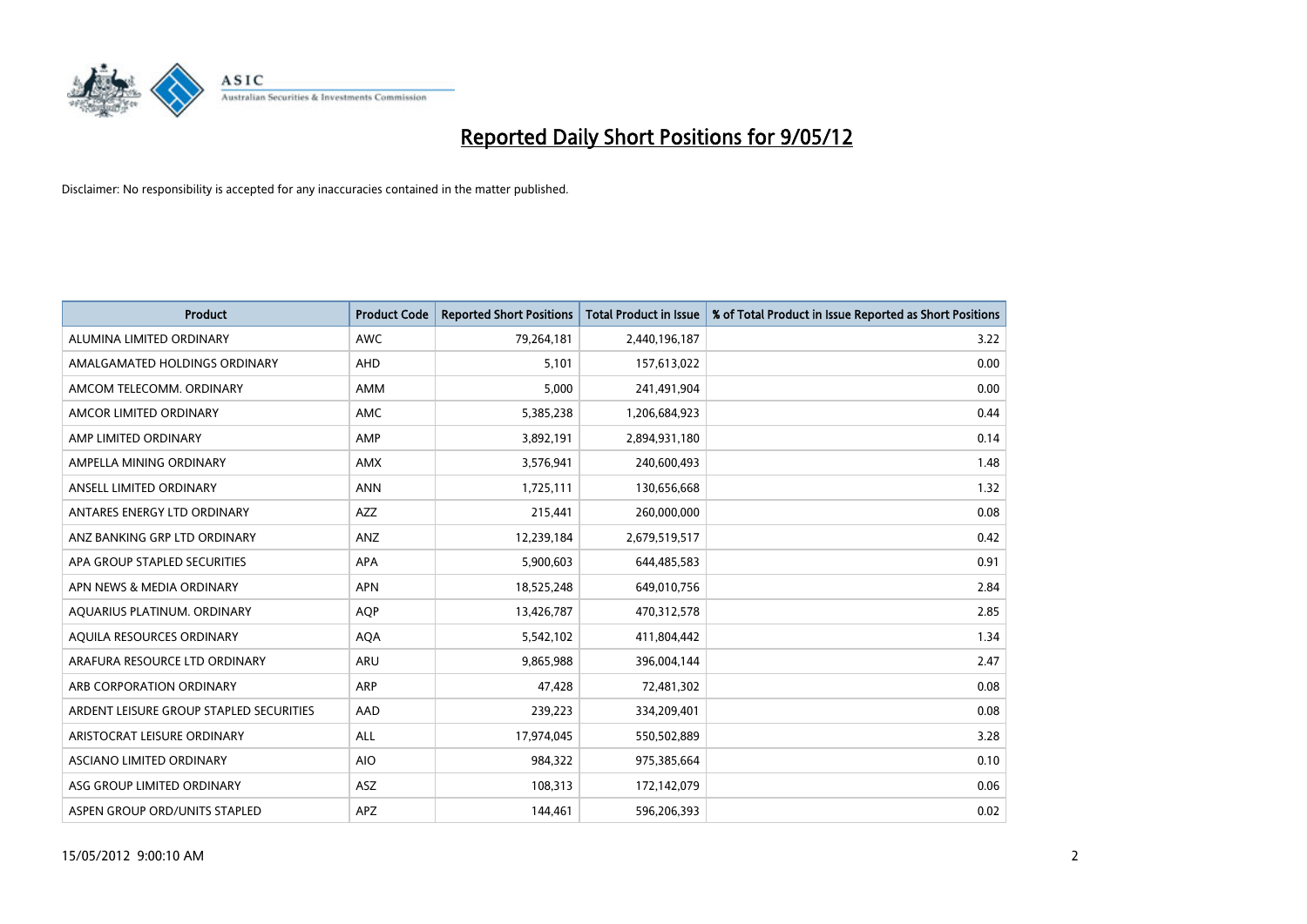

| <b>Product</b>                          | <b>Product Code</b> | <b>Reported Short Positions</b> | <b>Total Product in Issue</b> | % of Total Product in Issue Reported as Short Positions |
|-----------------------------------------|---------------------|---------------------------------|-------------------------------|---------------------------------------------------------|
| ASPIRE MINING LTD ORDINARY              | <b>AKM</b>          | 381,436                         | 620,594,556                   | 0.06                                                    |
| ASTRO JAP PROP GROUP STAPLED SECURITIES | AJA                 | 27,095                          | 58,445,002                    | 0.04                                                    |
| ASX LIMITED ORDINARY                    | <b>ASX</b>          | 3,277,188                       | 175,136,729                   | 1.85                                                    |
| ATLAS IRON LIMITED ORDINARY             | AGO                 | 6,133,670                       | 904,180,993                   | 0.68                                                    |
| AUCKLAND INTERNATION ORDINARY           | AIA                 | 50,000                          | 1,327,230,189                 | 0.00                                                    |
| <b>AURORA OIL &amp; GAS ORDINARY</b>    | <b>AUT</b>          | 6,435,314                       | 411,655,343                   | 1.58                                                    |
| AUSDRILL LIMITED ORDINARY               | ASL                 | 857,241                         | 304,330,623                   | 0.28                                                    |
| AUSENCO LIMITED ORDINARY                | AAX                 | 812,691                         | 123,872,665                   | 0.66                                                    |
| AUSGOLD LIMITED ORDINARY                | <b>AUC</b>          | 50.000                          | 125,280,171                   | 0.04                                                    |
| <b>AUSTAL LIMITED ORDINARY</b>          | ASB                 | 287,734                         | 188,193,007                   | 0.15                                                    |
| AUSTIN ENGINEERING ORDINARY             | ANG                 | 21,570                          | 72,314,403                    | 0.02                                                    |
| AUSTRALAND PROPERTY STAPLED SECURITY    | <b>ALZ</b>          | 434,225                         | 576,846,597                   | 0.07                                                    |
| AUSTRALIAN AGRICULT. ORDINARY           | AAC                 | 739,989                         | 312,905,085                   | 0.22                                                    |
| AUSTRALIAN INFRASTR. UNITS/ORDINARY     | <b>AIX</b>          | 11,473,449                      | 620,733,944                   | 1.86                                                    |
| AUSTRALIAN PHARM, ORDINARY              | API                 | 240,302                         | 488,115,883                   | 0.06                                                    |
| AUTOMOTIVE HOLDINGS ORDINARY            | AHE                 | 6,437                           | 260,579,682                   | 0.00                                                    |
| AVIENNINGS LIMITED ORDINARY             | <b>AVJ</b>          | 225,001                         | 274,588,694                   | 0.08                                                    |
| AWE LIMITED ORDINARY                    | <b>AWE</b>          | 3,728,089                       | 521,871,941                   | 0.71                                                    |
| AZIMUTH RES LTD ORDINARY                | <b>AZH</b>          | 138,726                         | 401,368,304                   | 0.03                                                    |
| AZUMAH RESOURCES ORDINARY               | <b>AZM</b>          | 1,366,475                       | 333,614,096                   | 0.41                                                    |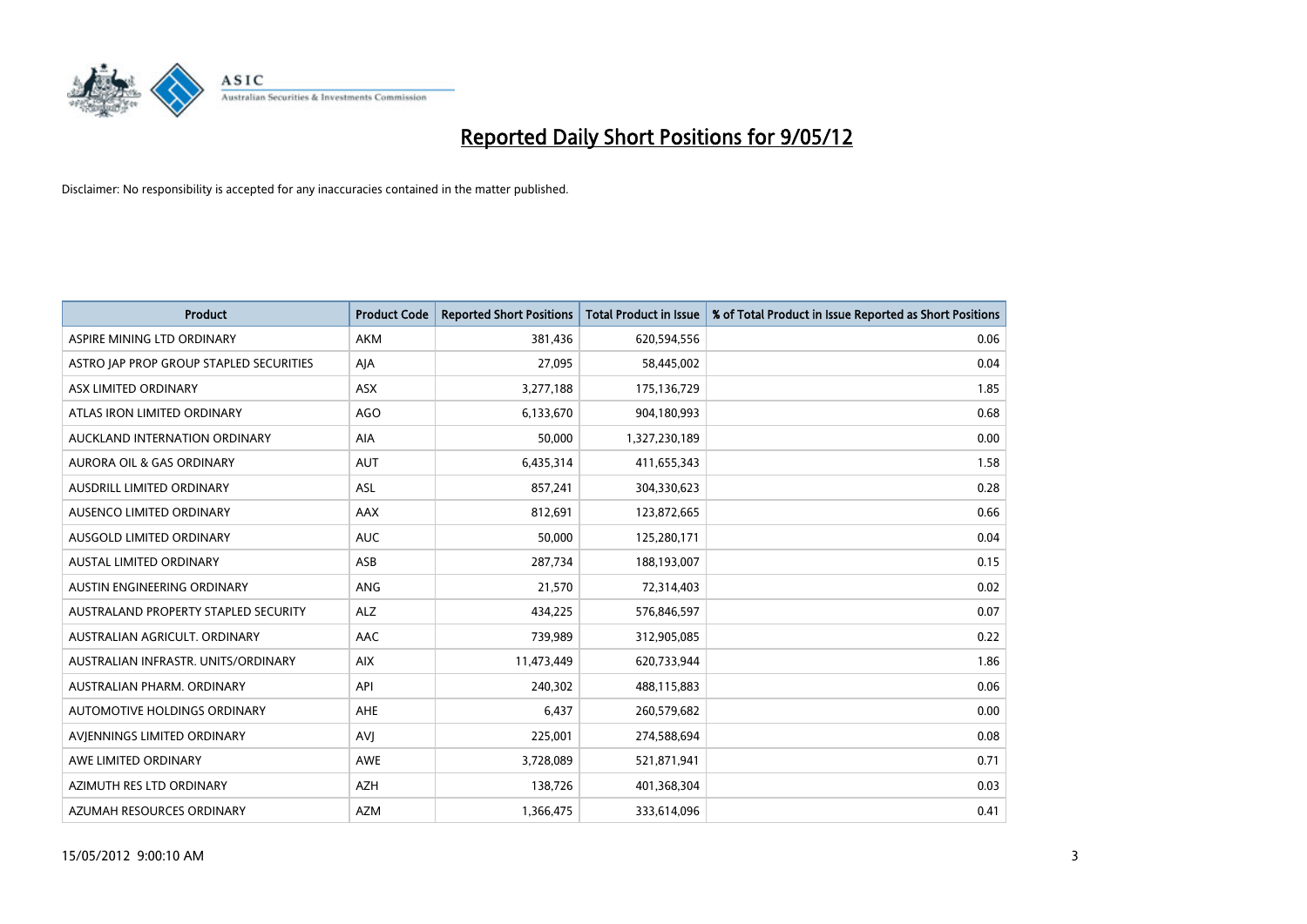

| <b>Product</b>                       | <b>Product Code</b> | <b>Reported Short Positions</b> | <b>Total Product in Issue</b> | % of Total Product in Issue Reported as Short Positions |
|--------------------------------------|---------------------|---------------------------------|-------------------------------|---------------------------------------------------------|
| <b>BANDANNA ENERGY ORDINARY</b>      | <b>BND</b>          | 3,827,456                       | 528,481,199                   | 0.72                                                    |
| BANK OF QUEENSLAND. ORDINARY         | <b>BOO</b>          | 8,387,537                       | 304,034,664                   | 2.78                                                    |
| <b>BANNERMAN RESOURCES ORDINARY</b>  | <b>BMN</b>          | 120,869                         | 299,538,975                   | 0.04                                                    |
| <b>BASE RES LIMITED ORDINARY</b>     | <b>BSE</b>          | 754,626                         | 460,440,029                   | 0.17                                                    |
| <b>BASSARI RESOURCES ORDINARY</b>    | <b>BSR</b>          | 5,653,333                       | 572,648,689                   | 0.99                                                    |
| <b>BATHURST RESOURCES ORDINARY</b>   | <b>BTU</b>          | 32,250,881                      | 695,747,997                   | 4.63                                                    |
| <b>BC IRON LIMITED ORDINARY</b>      | <b>BCI</b>          | 272,530                         | 103,861,000                   | 0.26                                                    |
| BEACH ENERGY LIMITED ORDINARY        | <b>BPT</b>          | 28,408,996                      | 1,255,464,157                 | 2.28                                                    |
| BEADELL RESOURCE LTD ORDINARY        | <b>BDR</b>          | 9,778,352                       | 716,004,752                   | 1.36                                                    |
| BENDIGO AND ADELAIDE ORDINARY        | <b>BEN</b>          | 4,122,542                       | 396,604,957                   | 1.04                                                    |
| BERKELEY RESOURCES ORDINARY          | <b>BKY</b>          | 1,881,503                       | 179,298,273                   | 1.06                                                    |
| BETASHARES ASX RES ETF UNITS         | <b>ORE</b>          | 78,350                          | 4,220,217                     | 1.86                                                    |
| <b>BHP BILLITON LIMITED ORDINARY</b> | <b>BHP</b>          | 15,914,094                      | 3,211,691,105                 | 0.45                                                    |
| <b>BILLABONG ORDINARY</b>            | <b>BBG</b>          | 20,583,352                      | 257,888,239                   | 7.97                                                    |
| <b>BIOTA HOLDINGS ORDINARY</b>       | <b>BTA</b>          | 546,279                         | 182,017,516                   | 0.30                                                    |
| <b>BLACKTHORN RESOURCES ORDINARY</b> | <b>BTR</b>          | 2,888                           | 127,818,000                   | 0.00                                                    |
| BLUESCOPE STEEL LTD ORDINARY         | <b>BSL</b>          | 41,878,619                      | 3,349,185,247                 | 1.23                                                    |
| <b>BOART LONGYEAR ORDINARY</b>       | <b>BLY</b>          | 9,116,010                       | 461,163,412                   | 1.98                                                    |
| <b>BOOM LOGISTICS ORDINARY</b>       | <b>BOL</b>          | 10,204                          | 468,663,585                   | 0.00                                                    |
| BORAL LIMITED. ORDINARY              | <b>BLD</b>          | 34,687,047                      | 758,572,140                   | 4.54                                                    |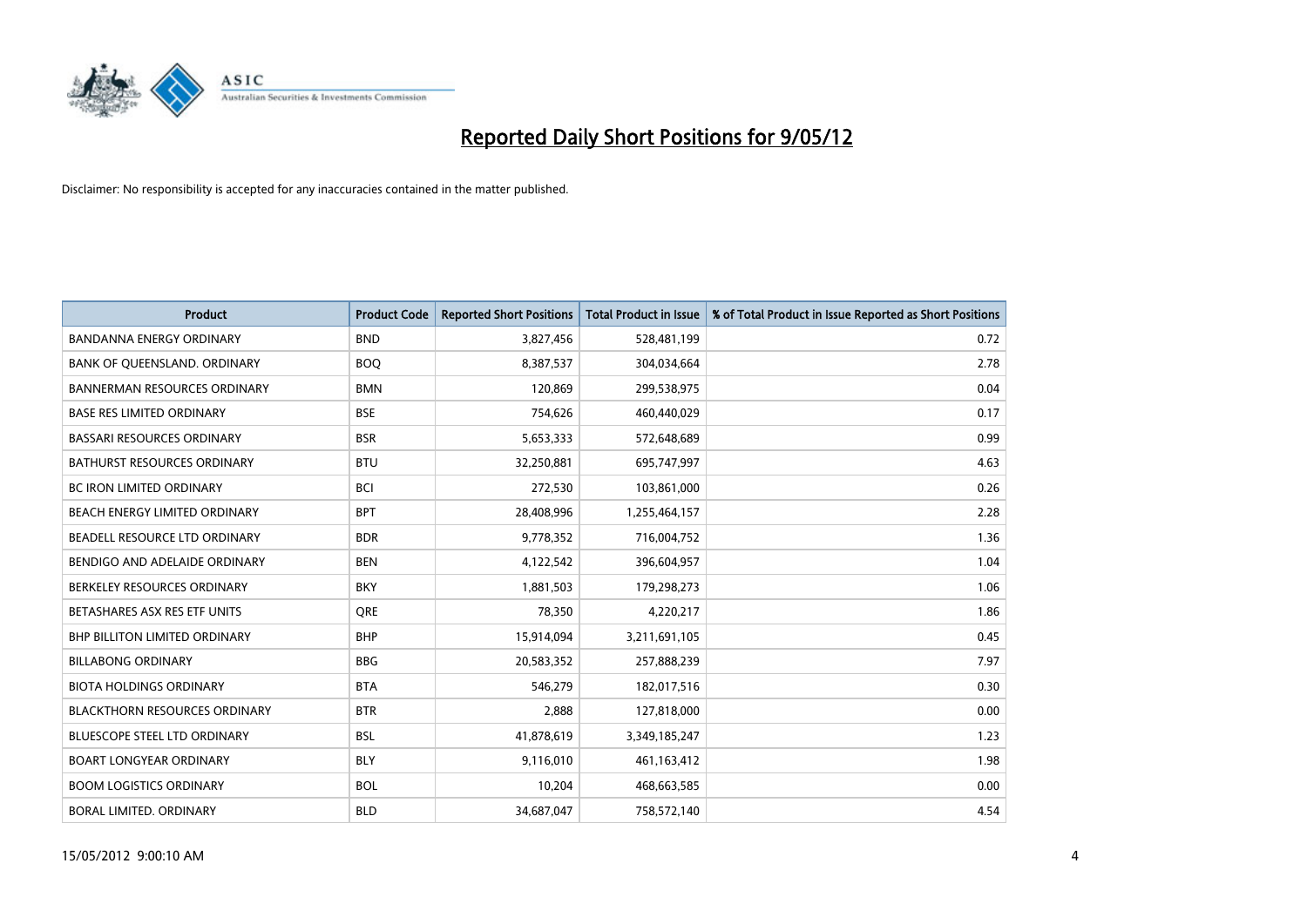

| <b>Product</b>                          | <b>Product Code</b> | <b>Reported Short Positions</b> | <b>Total Product in Issue</b> | % of Total Product in Issue Reported as Short Positions |
|-----------------------------------------|---------------------|---------------------------------|-------------------------------|---------------------------------------------------------|
| <b>BRADKEN LIMITED ORDINARY</b>         | <b>BKN</b>          | 8,192,576                       | 168,629,376                   | 4.85                                                    |
| <b>BRAMBLES LIMITED ORDINARY</b>        | <b>BXB</b>          | 9,940,510                       | 1,480,960,359                 | 0.65                                                    |
| BREVILLE GROUP LTD ORDINARY             | <b>BRG</b>          | 35,362                          | 130,095,322                   | 0.03                                                    |
| <b>BRICKWORKS LIMITED ORDINARY</b>      | <b>BKW</b>          | 24,800                          | 147,567,333                   | 0.02                                                    |
| <b>BROCKMAN RESOURCES ORDINARY</b>      | <b>BRM</b>          | 11,984                          | 145,053,151                   | 0.01                                                    |
| <b>BURU ENERGY ORDINARY</b>             | <b>BRU</b>          | 10,380,074                      | 234,319,477                   | 4.43                                                    |
| <b>BWP TRUST ORDINARY UNITS</b>         | <b>BWP</b>          | 345,337                         | 525,255,093                   | 0.05                                                    |
| <b>CABCHARGE AUSTRALIA ORDINARY</b>     | CAB                 | 710,341                         | 120,437,014                   | 0.62                                                    |
| CALTEX AUSTRALIA ORDINARY               | <b>CTX</b>          | 8,046,819                       | 270,000,000                   | 2.95                                                    |
| <b>CAMPBELL BROTHERS ORDINARY</b>       | <b>CPB</b>          | 1,434,969                       | 67,503,411                    | 2.16                                                    |
| CAPE LAMBERT RES LTD ORDINARY           | <b>CFE</b>          | 319,585                         | 689,108,792                   | 0.04                                                    |
| CARABELLA RES LTD ORDINARY              | <b>CLR</b>          | 108,809                         | 133,642,797                   | 0.09                                                    |
| <b>CARBON ENERGY ORDINARY</b>           | <b>CNX</b>          | 77,039                          | 772,586,709                   | 0.01                                                    |
| <b>CARDNO LIMITED ORDINARY</b>          | CDD                 | 82,971                          | 138,094,885                   | 0.06                                                    |
| CARNARVON PETROLEUM ORDINARY            | <b>CVN</b>          | 99,527                          | 694,644,634                   | 0.02                                                    |
| CARSALES.COM LTD ORDINARY               | <b>CRZ</b>          | 26,770,057                      | 233,684,223                   | 11.44                                                   |
| CASH CONVERTERS ORDINARY                | CCV                 | 41,599                          | 379,761,025                   | 0.01                                                    |
| CENTRO RETAIL AUST ORD/UNIT STAPLED SEC | <b>CRF</b>          | 5,039,955                       | 1,340,723,189                 | 0.38                                                    |
| CERAMIC FUEL CELLS ORDINARY             | <b>CFU</b>          | 155,816                         | 1,366,298,863                 | 0.01                                                    |
| CFS RETAIL PROPERTY UNITS               | <b>CFX</b>          | 58,819,220                      | 2,839,591,911                 | 2.07                                                    |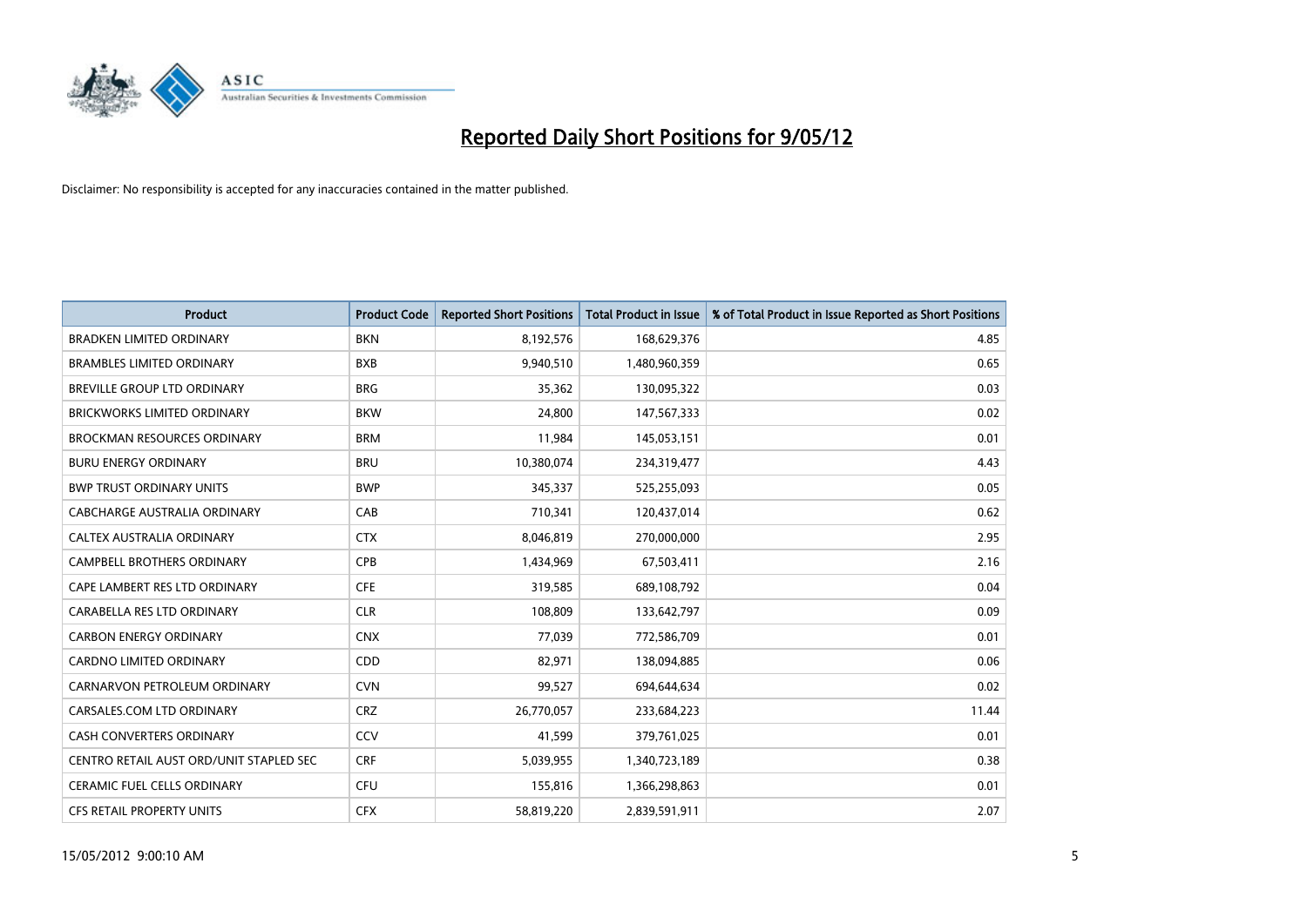

| <b>Product</b>                           | <b>Product Code</b> | <b>Reported Short Positions</b> | <b>Total Product in Issue</b> | % of Total Product in Issue Reported as Short Positions |
|------------------------------------------|---------------------|---------------------------------|-------------------------------|---------------------------------------------------------|
| <b>CGA MINING LIMITED ORDINARY</b>       | <b>CGX</b>          | 305,700                         | 337,725,726                   | 0.09                                                    |
| CHALLENGER DIV.PRO. STAPLED UNITS        | <b>CDI</b>          | 144,898                         | 872,296,035                   | 0.01                                                    |
| <b>CHALLENGER INFRAST, STAPLED UNITS</b> | <b>CIF</b>          | 234,928                         | 316,223,785                   | 0.08                                                    |
| <b>CHALLENGER LIMITED ORDINARY</b>       | <b>CGF</b>          | 3,818,644                       | 546,855,644                   | 0.70                                                    |
| CHARTER HALL GROUP STAPLED US PROHIBIT.  | <b>CHC</b>          | 108,955                         | 308,736,721                   | 0.03                                                    |
| <b>CHARTER HALL RETAIL UNITS</b>         | CQR                 | 717,668                         | 299,628,571                   | 0.23                                                    |
| <b>CHORUS LIMITED ORDINARY</b>           | <b>CNU</b>          | 936,034                         | 385,082,123                   | 0.25                                                    |
| CITIGOLD CORP LTD ORDINARY               | <b>CTO</b>          | 1,355,317                       | 1,105,078,301                 | 0.12                                                    |
| <b>CLOUGH LIMITED ORDINARY</b>           | <b>CLO</b>          | 75,987                          | 773,313,572                   | 0.00                                                    |
| <b>CNPR GRP UNITS/ORD STAPLED</b>        | <b>CNP</b>          | 2,537                           | 972,414,514                   | 0.00                                                    |
| COAL OF AFRICA LTD ORDINARY              | <b>CZA</b>          | 1,904,116                       | 662,484,573                   | 0.29                                                    |
| <b>COALSPUR MINES LTD ORDINARY</b>       | <b>CPL</b>          | 9,957,141                       | 620,729,899                   | 1.60                                                    |
| COALWORKS LIMITED ORDINARY               | <b>CWK</b>          | 854,548                         | 171,618,964                   | 0.50                                                    |
| <b>COBAR CONSOLIDATED ORDINARY</b>       | CCU                 | 272,837                         | 209,601,187                   | 0.12                                                    |
| COCA-COLA AMATIL ORDINARY                | <b>CCL</b>          | 8,834,869                       | 761,319,007                   | 1.17                                                    |
| COCHLEAR LIMITED ORDINARY                | <b>COH</b>          | 6,224,551                       | 56,929,432                    | 10.90                                                   |
| COCKATOO COAL ORDINARY                   | <b>COK</b>          | 11,524,267                      | 1,016,746,908                 | 1.13                                                    |
| <b>COFFEY INTERNATIONAL ORDINARY</b>     | <b>COF</b>          | 30,865                          | 239,260,027                   | 0.01                                                    |
| COKAL LTD ORDINARY                       | <b>CKA</b>          | 95,452                          | 411,046,892                   | 0.02                                                    |
| <b>COLLINS FOODS LTD ORDINARY</b>        | <b>CKF</b>          | 23,670                          | 93,000,003                    | 0.03                                                    |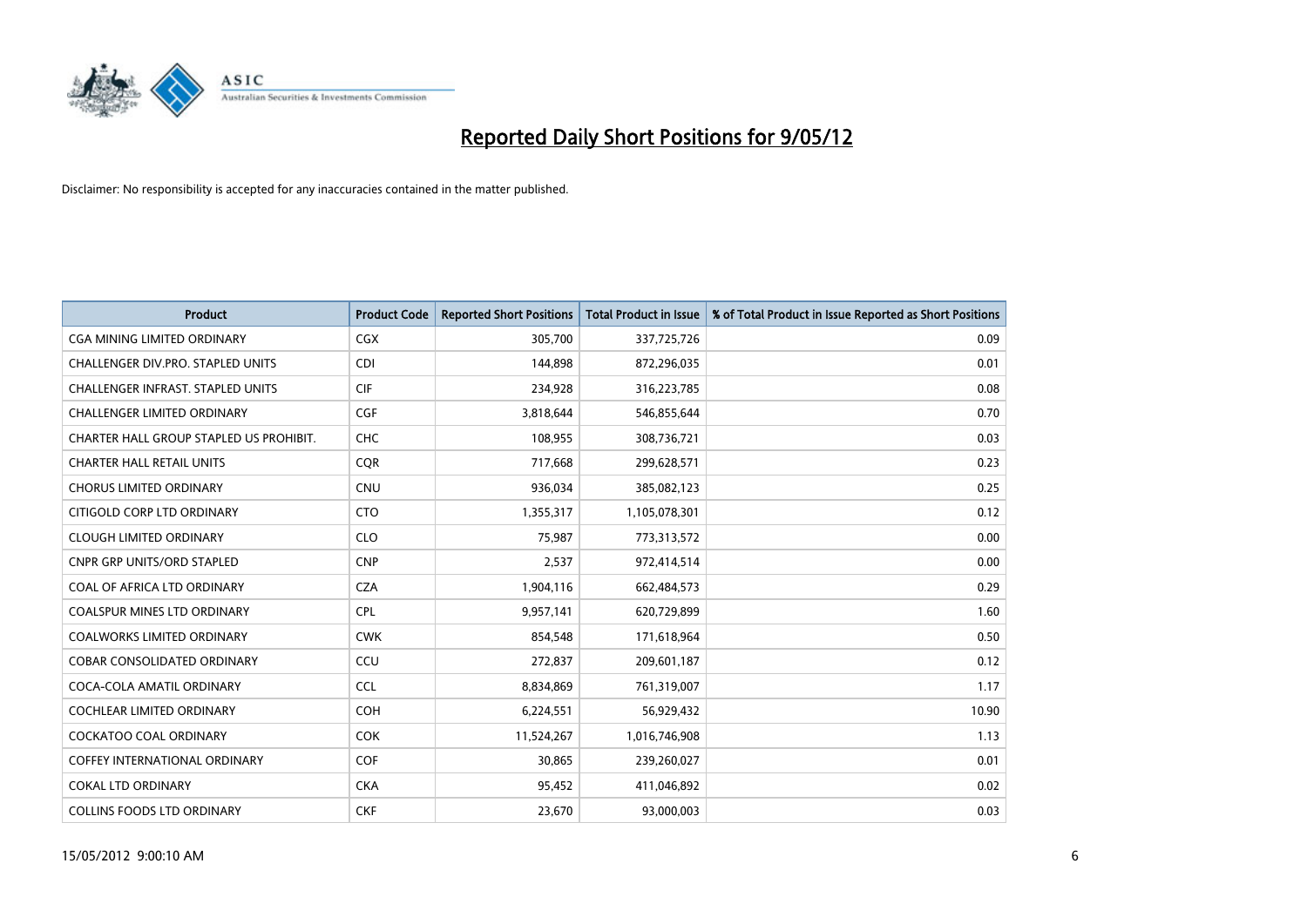

| <b>Product</b>                       | <b>Product Code</b> | <b>Reported Short Positions</b> | <b>Total Product in Issue</b> | % of Total Product in Issue Reported as Short Positions |
|--------------------------------------|---------------------|---------------------------------|-------------------------------|---------------------------------------------------------|
| COMMONWEALTH BANK, ORDINARY          | <b>CBA</b>          | 27,400,689                      | 1,592,154,780                 | 1.68                                                    |
| COMMONWEALTH PROP ORDINARY UNITS     | <b>CPA</b>          | 29,563,191                      | 2,347,003,413                 | 1.27                                                    |
| <b>COMPASS RESOURCES ORDINARY</b>    | <b>CMR</b>          | 7,472                           | 1,403,744,100                 | 0.00                                                    |
| <b>COMPUTERSHARE LTD ORDINARY</b>    | <b>CPU</b>          | 7,190,459                       | 555,664,059                   | 1.29                                                    |
| CONSOLIDATED MEDIA, ORDINARY         | <b>CMI</b>          | 1,739,540                       | 561,834,996                   | 0.31                                                    |
| CONTINENTAL COAL LTD ORDINARY        | CCC                 | 571,977                         | 421,018,421                   | 0.13                                                    |
| <b>COOPER ENERGY LTD ORDINARY</b>    | <b>COE</b>          | 300,255                         | 292,791,528                   | 0.10                                                    |
| <b>CREDIT CORP GROUP ORDINARY</b>    | <b>CCP</b>          | 5,731                           | 45,571,114                    | 0.01                                                    |
| CROMWELL PROP STAPLED SECURITIES     | <b>CMW</b>          | 17,863                          | 1,168,086,516                 | 0.00                                                    |
| <b>CROWN LIMITED ORDINARY</b>        | <b>CWN</b>          | 4,260,634                       | 728,394,185                   | 0.60                                                    |
| <b>CSG LIMITED ORDINARY</b>          | CSV                 | 596,234                         | 282,567,499                   | 0.19                                                    |
| <b>CSL LIMITED ORDINARY</b>          | <b>CSL</b>          | 6,564,703                       | 512,208,520                   | 1.27                                                    |
| <b>CSR LIMITED ORDINARY</b>          | <b>CSR</b>          | 24,696,104                      | 506,000,315                   | 4.87                                                    |
| <b>CUDECO LIMITED ORDINARY</b>       | CDU                 | 3,444,814                       | 190,059,476                   | 1.80                                                    |
| <b>CUE ENERGY RESOURCE ORDINARY</b>  | <b>CUE</b>          | 3,198,777                       | 698,119,720                   | 0.45                                                    |
| <b>CUSTOMERS LIMITED ORDINARY</b>    | <b>CUS</b>          | 18,230                          | 134,869,357                   | 0.01                                                    |
| DART ENERGY LTD ORDINARY             | <b>DTE</b>          | 20,794,287                      | 736,141,536                   | 2.81                                                    |
| DAVID JONES LIMITED ORDINARY         | <b>DJS</b>          | 54,529,174                      | 528,655,600                   | 10.32                                                   |
| <b>DECMIL GROUP LIMITED ORDINARY</b> | <b>DCG</b>          | 386,550                         | 166,492,757                   | 0.24                                                    |
| DEEP YELLOW LIMITED ORDINARY         | <b>DYL</b>          | 375                             | 1,128,736,403                 | 0.00                                                    |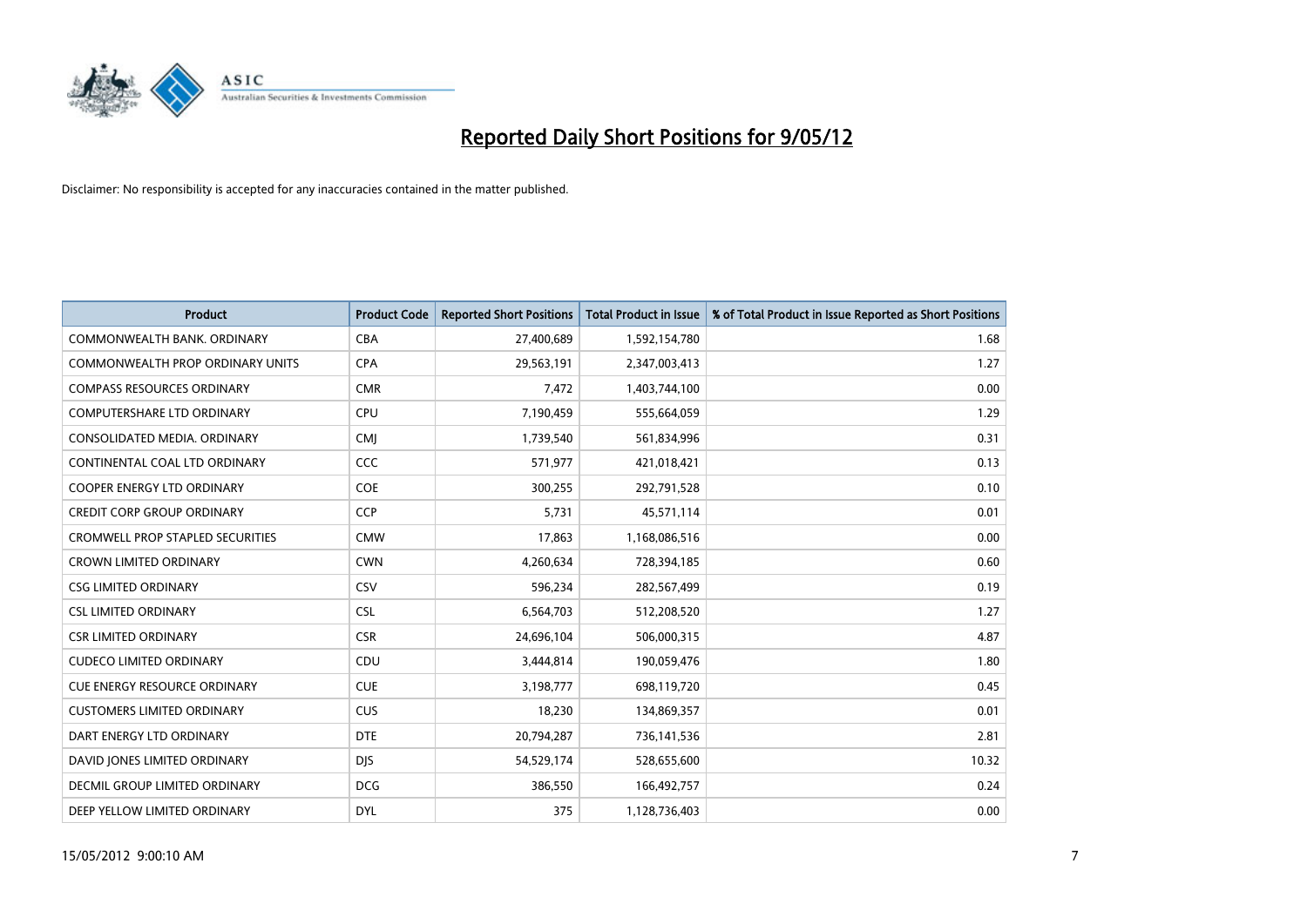

| <b>Product</b>                       | <b>Product Code</b> | <b>Reported Short Positions</b> | <b>Total Product in Issue</b> | % of Total Product in Issue Reported as Short Positions |
|--------------------------------------|---------------------|---------------------------------|-------------------------------|---------------------------------------------------------|
| DEXUS PROPERTY GROUP STAPLED UNITS   | <b>DXS</b>          | 12,320,101                      | 4,839,024,176                 | 0.25                                                    |
| DISCOVERY METALS LTD ORDINARY        | <b>DML</b>          | 9,860,108                       | 442,128,231                   | 2.26                                                    |
| DOMINO PIZZA ENTERPR ORDINARY        | <b>DMP</b>          | 531,056                         | 69,899,674                    | 0.75                                                    |
| DORAY MINERALS LTD ORDINARY          | <b>DRM</b>          | 28,897                          | 80,530,513                    | 0.04                                                    |
| DOWNER EDI LIMITED ORDINARY          | <b>DOW</b>          | 2,575,829                       | 429,100,296                   | 0.60                                                    |
| DRILLSEARCH ENERGY ORDINARY          | <b>DLS</b>          | 4,899,821                       | 337,449,196                   | 1.44                                                    |
| DUET GROUP STAPLED US PROHIBIT.      | <b>DUE</b>          | 13,848,120                      | 1,109,831,386                 | 1.25                                                    |
| DULUXGROUP LIMITED ORDINARY          | <b>DLX</b>          | 9,238,593                       | 367,456,259                   | 2.49                                                    |
| <b>DWS LTD ORDINARY</b>              | <b>DWS</b>          | 1,350                           | 132,362,763                   | 0.00                                                    |
| ECHO ENTERTAINMENT ORDINARY          | EGP                 | 58,132,190                      | 688,019,737                   | 8.45                                                    |
| ELDERS LIMITED ORDINARY              | <b>ELD</b>          | 20,317,064                      | 448,598,480                   | 4.53                                                    |
| ELDORADO GOLD CORP CDI 1:1           | EAU                 | 38,143                          | 7,235,235                     | 0.53                                                    |
| ELEMENTAL MINERALS ORDINARY          | <b>ELM</b>          | 414,822                         | 243,614,280                   | 0.17                                                    |
| ELEMENTOS LIMITED ORDINARY           | <b>ELT</b>          | 16                              | 82,383,526                    | 0.00                                                    |
| <b>EMECO HOLDINGS ORDINARY</b>       | <b>EHL</b>          | 2,785,314                       | 631,237,586                   | 0.46                                                    |
| <b>ENDEAVOUR MIN CORP CDI 1:1</b>    | <b>EVR</b>          | 112,919                         | 117,139,706                   | 0.08                                                    |
| ENERGY RESOURCES ORDINARY 'A'        | <b>ERA</b>          | 10,140,960                      | 517,725,062                   | 1.97                                                    |
| <b>ENERGY WORLD CORPOR, ORDINARY</b> | <b>EWC</b>          | 25,549,926                      | 1,734,166,672                 | 1.47                                                    |
| <b>ENVESTRA LIMITED ORDINARY</b>     | <b>ENV</b>          | 8,934,924                       | 1,572,392,111                 | 0.55                                                    |
| EQUATORIAL RES LTD ORDINARY          | EQX                 | 111,153                         | 117,235,353                   | 0.09                                                    |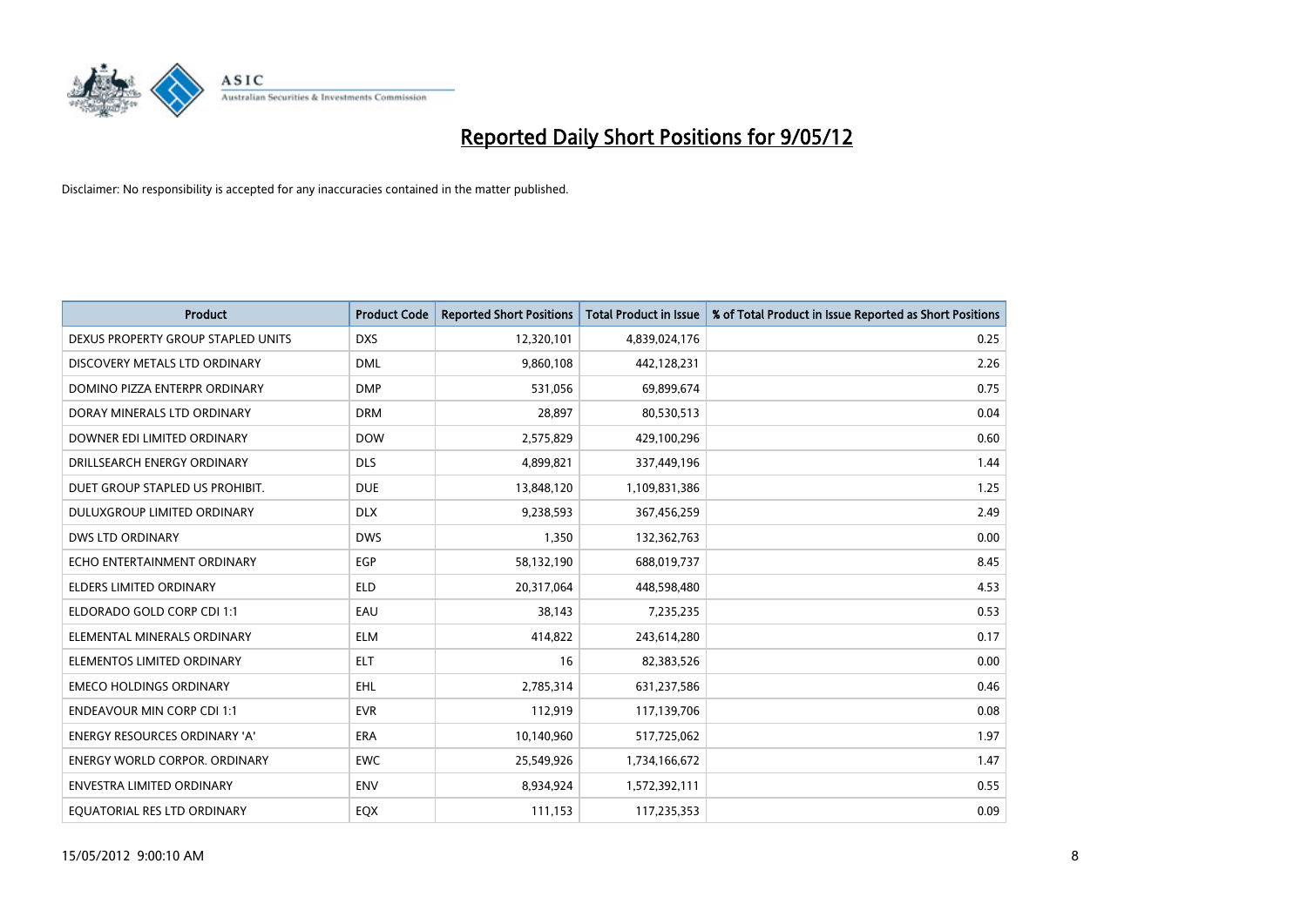

| <b>Product</b>                        | <b>Product Code</b> | <b>Reported Short Positions</b> | <b>Total Product in Issue</b> | % of Total Product in Issue Reported as Short Positions |
|---------------------------------------|---------------------|---------------------------------|-------------------------------|---------------------------------------------------------|
| EUREKA ENERGY LTD ORDINARY            | <b>EKA</b>          | 35,000                          | 237,014,050                   | 0.01                                                    |
| EUROZ LIMITED ORDINARY                | EZL                 | 26,690                          | 143,633,668                   | 0.02                                                    |
| EVOLUTION MINING LTD ORDINARY         | <b>EVN</b>          | 2,749,072                       | 707,105,713                   | 0.38                                                    |
| EXCO RESOURCES LTD ORDINARY           | EXS                 | 50,060                          | 356,044,187                   | 0.01                                                    |
| FAIRFAX MEDIA LTD ORDINARY            | <b>FXI</b>          | 258,336,685                     | 2,351,955,725                 | 11.00                                                   |
| <b>FANTASTIC HOLDINGS ORDINARY</b>    | <b>FAN</b>          | 94,415                          | 102,739,538                   | 0.09                                                    |
| <b>FAR LTD ORDINARY</b>               | <b>FAR</b>          | 28,000,000                      | 2,499,846,742                 | 1.12                                                    |
| FISHER & PAYKEL H. ORDINARY           | <b>FPH</b>          | 7,000                           | 530,053,399                   | 0.00                                                    |
| FKP PROPERTY GROUP STAPLED SECURITIES | <b>FKP</b>          | 39,427,910                      | 1,211,033,858                 | 3.25                                                    |
| FLEETWOOD CORP ORDINARY               | <b>FWD</b>          | 129,676                         | 59,170,665                    | 0.22                                                    |
| FLETCHER BUILDING ORDINARY            | <b>FBU</b>          | 11,877,162                      | 682,866,936                   | 1.74                                                    |
| FLEXIGROUP LIMITED ORDINARY           | FXL                 | 32,434                          | 279,911,147                   | 0.00                                                    |
| <b>FLIGHT CENTRE ORDINARY</b>         | <b>FLT</b>          | 11,261,234                      | 100,031,742                   | 11.24                                                   |
| FLINDERS MINES LTD ORDINARY           | <b>FMS</b>          | 321,938                         | 1,821,300,404                 | 0.02                                                    |
| <b>FOCUS MINERALS LTD ORDINARY</b>    | <b>FML</b>          | 569,558                         | 4,320,773,701                 | 0.01                                                    |
| FORGE GROUP LIMITED ORDINARY          | FGE                 | 327,694                         | 83,469,014                    | 0.39                                                    |
| FORTESCUE METALS GRP ORDINARY         | <b>FMG</b>          | 102,704,898                     | 3,113,798,659                 | 3.27                                                    |
| <b>G.U.D. HOLDINGS ORDINARY</b>       | GUD                 | 1,066,312                       | 70,803,455                    | 1.51                                                    |
| <b>GALAXY RESOURCES ORDINARY</b>      | GXY                 | 8,136,954                       | 363,775,852                   | 2.23                                                    |
| <b>GEODYNAMICS LIMITED ORDINARY</b>   | GDY                 | 850                             | 406,452,608                   | 0.00                                                    |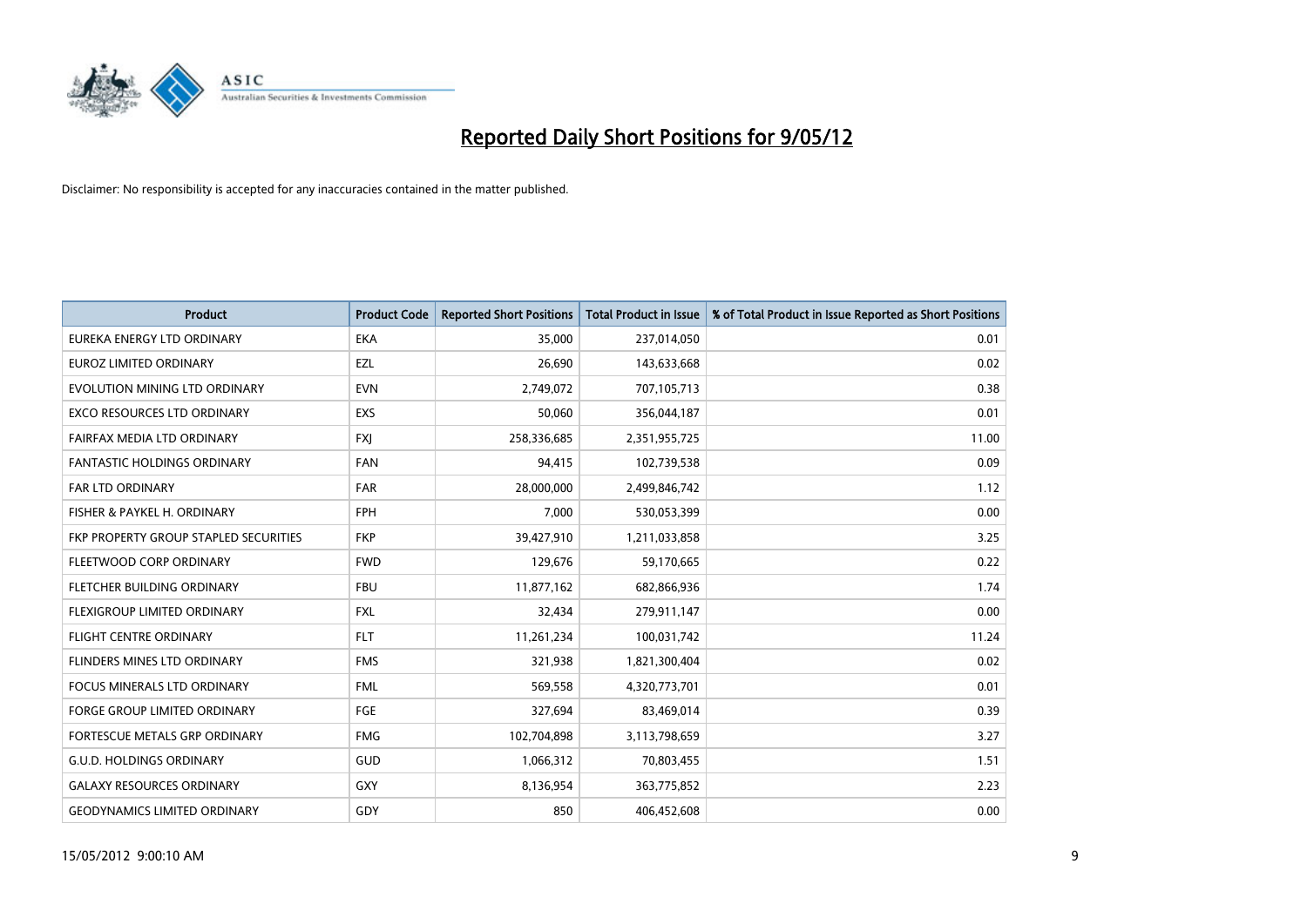

| <b>Product</b>                                   | <b>Product Code</b> | <b>Reported Short Positions</b> | <b>Total Product in Issue</b> | % of Total Product in Issue Reported as Short Positions |
|--------------------------------------------------|---------------------|---------------------------------|-------------------------------|---------------------------------------------------------|
| <b>GINDALBIE METALS LTD ORDINARY</b>             | GBG                 | 37,711,867                      | 1,247,487,454                 | 3.01                                                    |
| <b>GLOBAL CONSTRUCTION ORDINARY</b>              | GCS                 | 50,000                          | 116,464,741                   | 0.04                                                    |
| <b>GLOUCESTER COAL ORDINARY</b>                  | GCL                 | 1,251,363                       | 202,905,967                   | 0.61                                                    |
| <b>GOLD ROAD RES LTD ORDINARY</b>                | <b>GOR</b>          | 158,619                         | 389,950,665                   | 0.05                                                    |
| <b>GOODMAN FIELDER, ORDINARY</b>                 | <b>GFF</b>          | 33,497,676                      | 1,955,559,207                 | 1.71                                                    |
| <b>GOODMAN GROUP STAPLED US PROHIBIT.</b>        | <b>GMG</b>          | 16,773,410                      | 1,549,551,920                 | 1.08                                                    |
| <b>GPT GROUP STAPLED SEC.</b>                    | GPT                 | 9,790,515                       | 1,788,553,046                 | 0.55                                                    |
| <b>GRAINCORP LIMITED A CLASS ORDINARY</b>        | <b>GNC</b>          | 735,638                         | 198,318,900                   | 0.38                                                    |
| <b>GRANGE RESOURCES, ORDINARY</b>                | <b>GRR</b>          | 1,301,460                       | 1,154,766,592                 | 0.11                                                    |
| <b>GREENLAND MIN EN LTD ORDINARY</b>             | GGG                 | 3,620,905                       | 416,390,488                   | 0.86                                                    |
| <b>GROWTHPOINT PROPERTY ORD/UNIT STAPLED SEC</b> | GOZ                 | 101,324                         | 291,904,374                   | 0.03                                                    |
| <b>GRYPHON MINERALS LTD ORDINARY</b>             | GRY                 | 6,194,592                       | 348,264,983                   | 1.78                                                    |
| <b>GUILDFORD COAL LTD ORDINARY</b>               | <b>GUF</b>          | 1,430,525                       | 276,867,530                   | 0.52                                                    |
| <b>GUNNS LIMITED ORDINARY</b>                    | <b>GNS</b>          | 61,511,210                      | 848,401,559                   | 7.24                                                    |
| <b>GWA GROUP LTD ORDINARY</b>                    | <b>GWA</b>          | 17,001,506                      | 302,005,514                   | 5.66                                                    |
| HARVEY NORMAN ORDINARY                           | <b>HVN</b>          | 84,937,985                      | 1,062,316,784                 | 7.97                                                    |
| HASTIE GROUP LIMITED ORDINARY                    | <b>HST</b>          | 233,914                         | 137,353,504                   | 0.17                                                    |
| HASTINGS DIVERSIFIED STAPLED SECURITY            | <b>HDF</b>          | 1,361,490                       | 530,001,072                   | 0.26                                                    |
| <b>HAVILAH RESOURCES NL ORDINARY</b>             | <b>HAV</b>          | 104,144                         | 101,311,223                   | 0.10                                                    |
| <b>HENDERSON GROUP CDI 1:1</b>                   | <b>HGG</b>          | 19,702,639                      | 679,989,580                   | 2.91                                                    |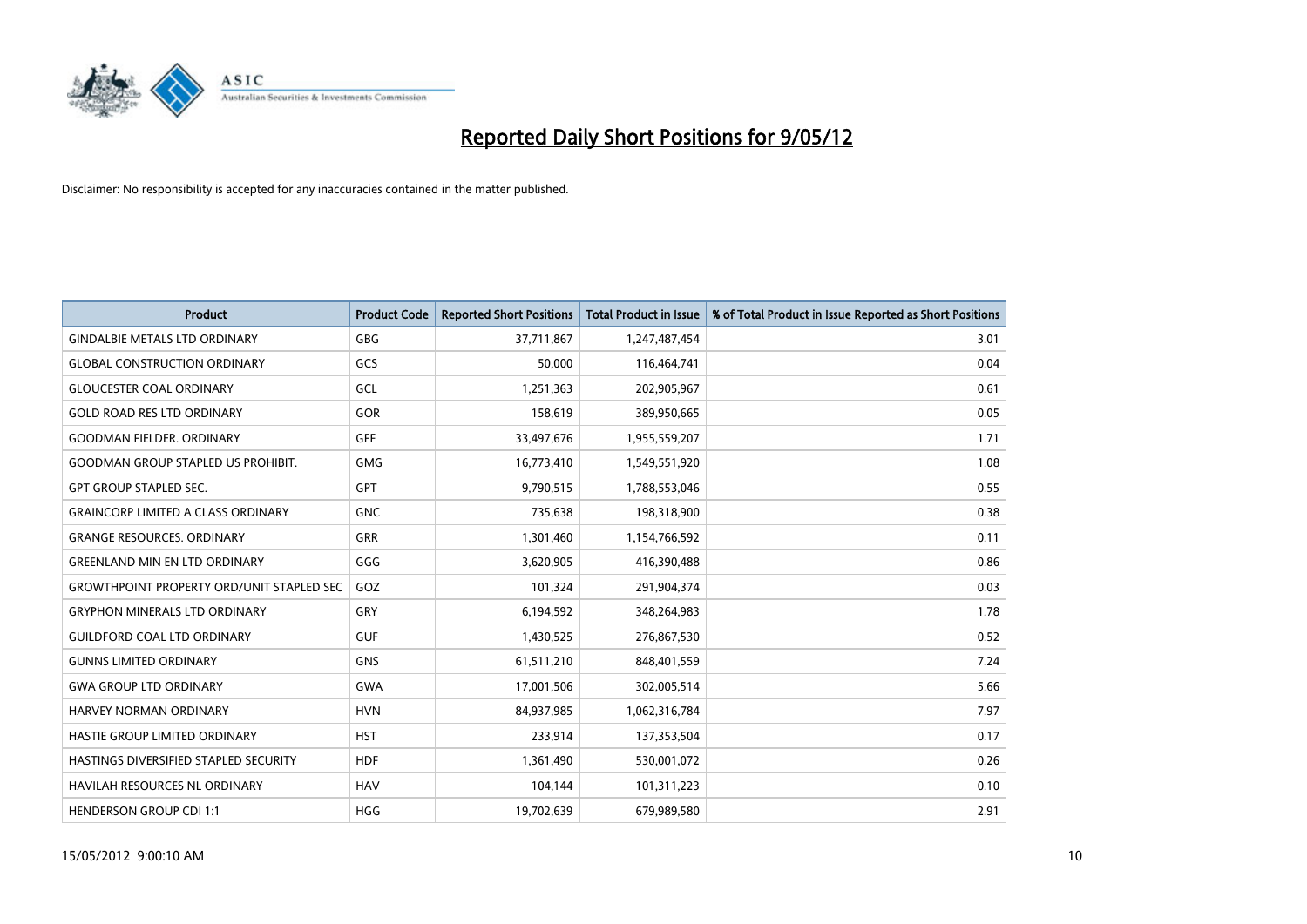

| <b>Product</b>                                | <b>Product Code</b> | <b>Reported Short Positions</b> | <b>Total Product in Issue</b> | % of Total Product in Issue Reported as Short Positions |
|-----------------------------------------------|---------------------|---------------------------------|-------------------------------|---------------------------------------------------------|
| HFA HOLDINGS LIMITED ORDINARY                 | <b>HFA</b>          | 3.809                           | 117,332,831                   | 0.00                                                    |
| HIGHLANDS PACIFIC ORDINARY                    | <b>HIG</b>          | 77,597                          | 686,202,481                   | 0.01                                                    |
| HILLGROVE RES LTD ORDINARY                    | <b>HGO</b>          | 12,575,621                      | 793,698,575                   | 1.58                                                    |
| HILLS HOLDINGS LTD ORDINARY                   | <b>HIL</b>          | 3,554,983                       | 246,500,444                   | 1.42                                                    |
| HORIZON OIL LIMITED ORDINARY                  | <b>HZN</b>          | 25,008,772                      | 1,130,811,515                 | 2.23                                                    |
| <b>ICON ENERGY LIMITED ORDINARY</b>           | <b>ICN</b>          | 6,415                           | 469,301,394                   | 0.00                                                    |
| <b>IINET LIMITED ORDINARY</b>                 | <b>IIN</b>          | 22,022                          | 160,968,847                   | 0.00                                                    |
| ILUKA RESOURCES ORDINARY                      | ILU                 | 29,777,186                      | 418,700,517                   | 7.11                                                    |
| <b>IMDEX LIMITED ORDINARY</b>                 | <b>IMD</b>          | 193,232                         | 207,750,426                   | 0.10                                                    |
| IMF (AUSTRALIA) LTD ORDINARY                  | <b>IMF</b>          | 199,046                         | 123,828,193                   | 0.16                                                    |
| <b>INCITEC PIVOT ORDINARY</b>                 | <b>IPL</b>          | 4,628,280                       | 1,628,730,107                 | 0.27                                                    |
| <b>INDEPENDENCE GROUP ORDINARY</b>            | <b>IGO</b>          | 9,716,353                       | 232,882,535                   | 4.20                                                    |
| INDOPHIL RESOURCES ORDINARY                   | <b>IRN</b>          | 697,300                         | 1,203,146,194                 | 0.05                                                    |
| <b>INDUSTREA LIMITED ORDINARY</b>             | IDL                 | 561,163                         | 370,268,218                   | 0.16                                                    |
| <b>INFIGEN ENERGY STAPLED SECURITIES</b>      | <b>IFN</b>          | 4,382,490                       | 762,265,972                   | 0.58                                                    |
| INSURANCE AUSTRALIA ORDINARY                  | IAG                 | 2,635,209                       | 2,079,034,021                 | 0.11                                                    |
| INTEGRA MINING LTD. ORDINARY                  | <b>IGR</b>          | 4,381,808                       | 846,293,881                   | 0.52                                                    |
| <b>INTREPID MINES ORDINARY</b>                | <b>IAU</b>          | 7,659,126                       | 524,456,741                   | 1.46                                                    |
| <b>INVESTA OFFICE FUND STAPLED SECURITIES</b> | <b>IOF</b>          | 1,496,256                       | 614,047,458                   | 0.24                                                    |
| <b>INVOCARE LIMITED ORDINARY</b>              | <b>IVC</b>          | 2,781,728                       | 110,030,298                   | 2.53                                                    |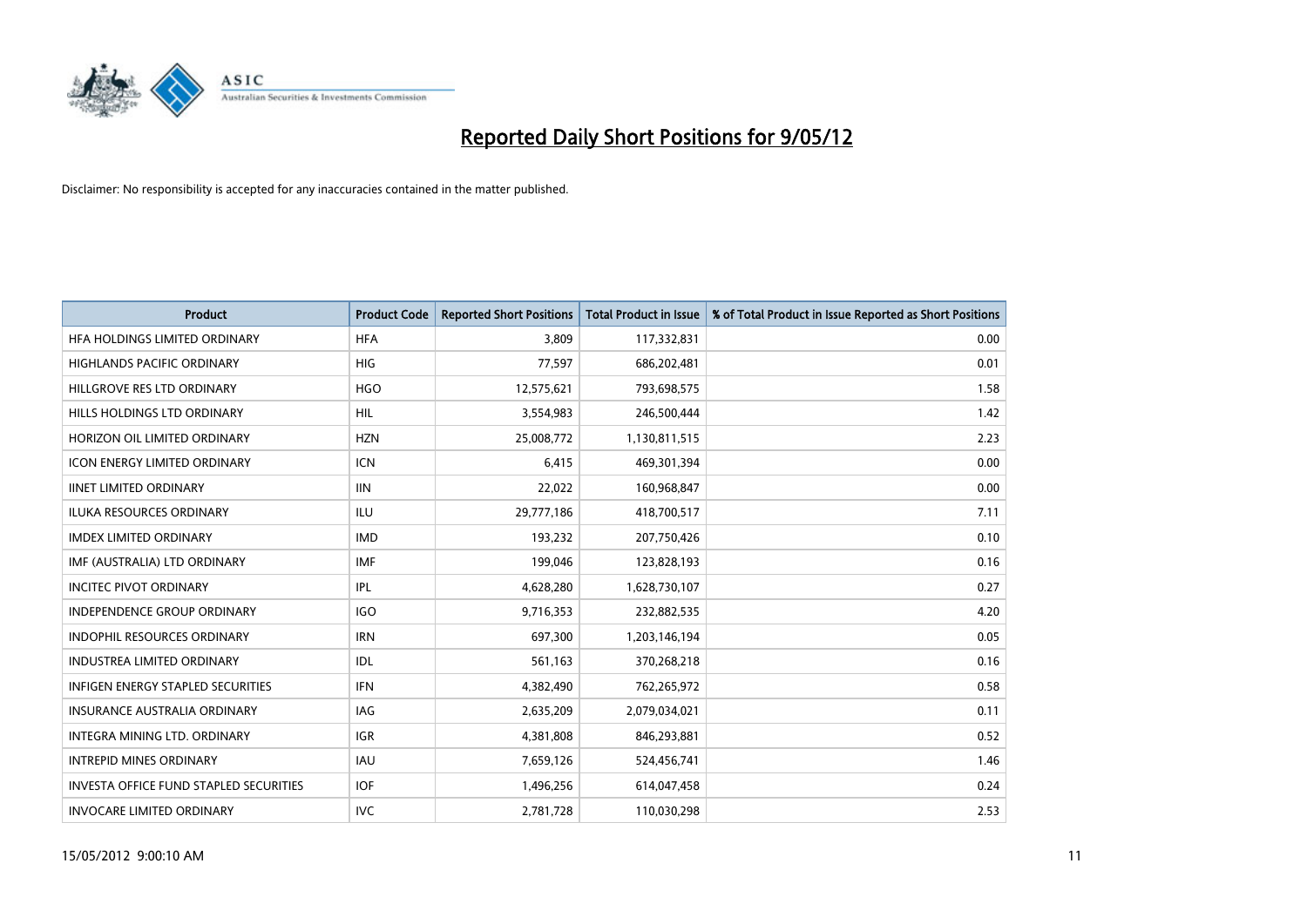

| <b>Product</b>                            | <b>Product Code</b> | <b>Reported Short Positions</b> | <b>Total Product in Issue</b> | % of Total Product in Issue Reported as Short Positions |
|-------------------------------------------|---------------------|---------------------------------|-------------------------------|---------------------------------------------------------|
| <b>ION LIMITED ORDINARY</b>               | <b>ION</b>          | 164,453                         | 256,365,105                   | 0.06                                                    |
| <b>IOOF HOLDINGS LTD ORDINARY</b>         | IFL                 | 875,606                         | 229,794,395                   | 0.39                                                    |
| <b>IRESS MARKET TECH. ORDINARY</b>        | <b>IRE</b>          | 2,663,111                       | 127,036,010                   | 2.10                                                    |
| <b>IRON ORE HOLDINGS ORDINARY</b>         | <b>IOH</b>          | 39,352                          | 165,862,170                   | 0.02                                                    |
| ISHARES MSCI AUS 200 ISHARES MSCI AUS 200 | IOZ                 | 25,174                          | 4,352,373                     | 0.58                                                    |
| ISHARES MSCI EM MKTS CDI 1:1              | <b>IEM</b>          | 249                             | 425,700,000                   | 0.00                                                    |
| <b>ISHARES MSCI TAIWAN CDI 1:1</b>        | <b>ITW</b>          | 925                             | 184,400,000                   | 0.00                                                    |
| ISHARES S&P 500 CDI 1:1                   | <b>IVV</b>          | 3,113                           | 116,350,000                   | 0.00                                                    |
| <b>ISHARES S&amp;P EU 350 CDI 1:1</b>     | <b>IEU</b>          | 2,727                           | 50,800,000                    | 0.01                                                    |
| ISHARES S&P HIGH DIV ISHARES S&P HIGH DIV | <b>IHD</b>          | 95,719                          | 2,903,027                     | 3.30                                                    |
| ISHARES SMALL ORDS ISHARES SMALL ORDS     | <b>ISO</b>          | 731,239                         | 5,703,165                     | 12.82                                                   |
| <b>IVANHOE AUSTRALIA ORDINARY</b>         | <b>IVA</b>          | 2,885,403                       | 553,921,745                   | 0.51                                                    |
| JAMES HARDIE INDUST CHESS DEPOSITARY INT  | <b>IHX</b>          | 15,467,750                      | 437,185,963                   | 3.54                                                    |
| <b>JB HI-FI LIMITED ORDINARY</b>          | <b>JBH</b>          | 23,704,364                      | 98,850,643                    | 23.99                                                   |
| <b>JUPITER MINES ORDINARY</b>             | <b>IMS</b>          | 50,383                          | 1,806,834,044                 | 0.00                                                    |
| KAGARA LTD ORDINARY                       | KZL                 | 3,476,618                       | 798,953,117                   | 0.42                                                    |
| KANGAROO RES LTD ORDINARY                 | <b>KRL</b>          | 183,108                         | 3,434,430,012                 | 0.00                                                    |
| KAROON GAS AUSTRALIA ORDINARY             | <b>KAR</b>          | 701,426                         | 221,420,769                   | 0.31                                                    |
| KATHMANDU HOLD LTD ORDINARY               | <b>KMD</b>          | 1,714,416                       | 200,000,000                   | 0.85                                                    |
| <b>KBL MINING LIMITED ORDINARY</b>        | KBL                 | 1,820                           | 241,361,631                   | 0.00                                                    |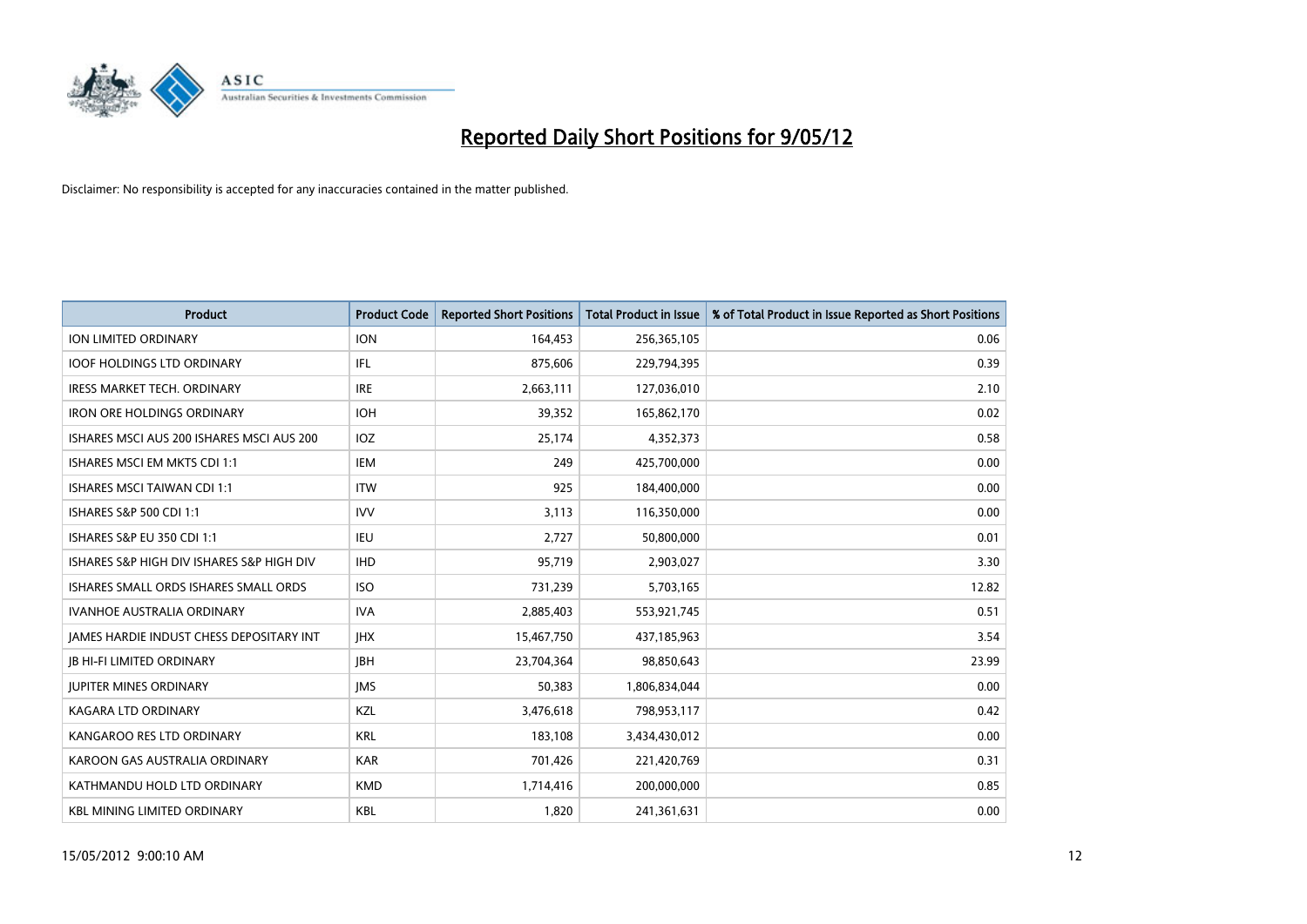

| <b>Product</b>                        | <b>Product Code</b> | <b>Reported Short Positions</b> | <b>Total Product in Issue</b> | % of Total Product in Issue Reported as Short Positions |
|---------------------------------------|---------------------|---------------------------------|-------------------------------|---------------------------------------------------------|
| <b>KENTOR GOLD LIMITED ORDINARY</b>   | KGL                 | 1.719                           | 106,209,874                   | 0.00                                                    |
| <b>KEYBRIDGE CAPITAL ORDINARY</b>     | <b>KBC</b>          |                                 | 172,070,564                   | 0.00                                                    |
| KINGSGATE CONSOLID, ORDINARY          | <b>KCN</b>          | 6,115,938                       | 151,263,789                   | 4.04                                                    |
| KINGSROSE MINING LTD ORDINARY         | <b>KRM</b>          | 89,435                          | 279,355,062                   | 0.02                                                    |
| LEIGHTON HOLDINGS ORDINARY            | LEI                 | 10,773,993                      | 337,087,596                   | 3.16                                                    |
| LEND LEASE GROUP UNIT/ORD STAPLED     | LLC                 | 4,057,815                       | 572,789,827                   | 0.71                                                    |
| LINC ENERGY LTD ORDINARY              | <b>LNC</b>          | 22,688,973                      | 504,487,631                   | 4.48                                                    |
| LIQUEFIED NATURAL ORDINARY            | <b>LNG</b>          | 272,800                         | 267,699,015                   | 0.10                                                    |
| LUDOWICI LIMITED ORDINARY             | LDW                 | 7,963                           | 29,623,203                    | 0.03                                                    |
| <b>LYNAS CORPORATION ORDINARY</b>     | <b>LYC</b>          | 168,462,803                     | 1,714,596,913                 | 9.86                                                    |
| M2 TELECOMMUNICATION ORDINARY         | <b>MTU</b>          | 2,083,114                       | 125,026,410                   | 1.67                                                    |
| <b>MACA LIMITED ORDINARY</b>          | <b>MLD</b>          | 45,411                          | 150,000,000                   | 0.03                                                    |
| <b>MACMAHON HOLDINGS ORDINARY</b>     | <b>MAH</b>          | 6,548,991                       | 738,631,705                   | 0.89                                                    |
| MACO ATLAS ROADS GRP ORDINARY STAPLED | <b>MQA</b>          | 6,703,993                       | 464,279,594                   | 1.46                                                    |
| MACQUARIE GROUP LTD ORDINARY          | <b>MQG</b>          | 8,649,839                       | 348,588,304                   | 2.43                                                    |
| MARENGO MINING ORDINARY               | <b>MGO</b>          | 40,350                          | 1,003,745,113                 | 0.00                                                    |
| MATRIX C & E LTD ORDINARY             | <b>MCE</b>          | 685,906                         | 77,081,507                    | 0.90                                                    |
| <b>MAVERICK DRILLING ORDINARY</b>     | <b>MAD</b>          | 207,975                         | 267,594,286                   | 0.08                                                    |
| MCMILLAN SHAKESPEARE ORDINARY         | <b>MMS</b>          | 31,356                          | 74,523,965                    | 0.03                                                    |
| MEDUSA MINING LTD ORDINARY            | <b>MML</b>          | 2,704,242                       | 188,903,911                   | 1.43                                                    |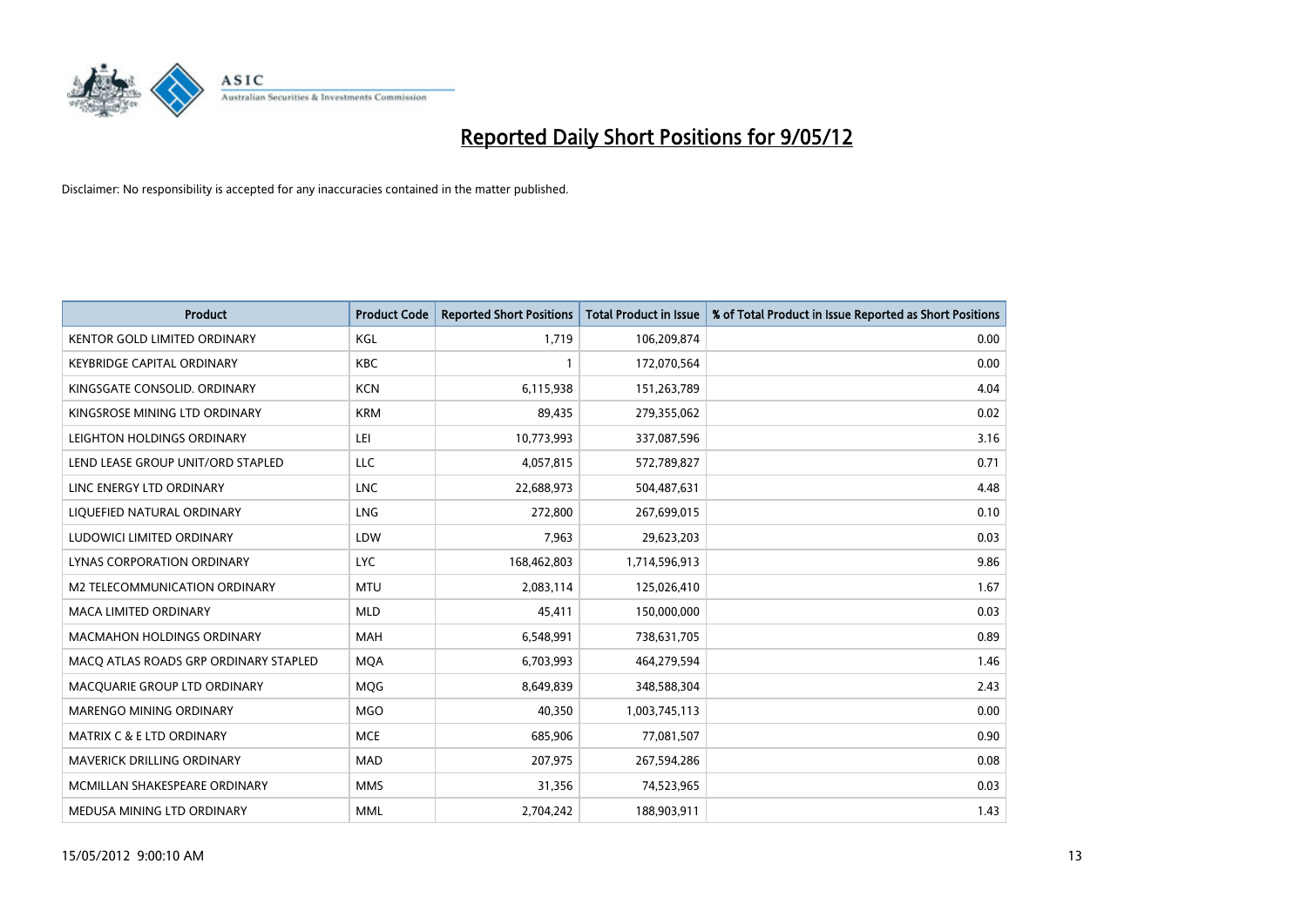

| <b>Product</b>                    | <b>Product Code</b> | <b>Reported Short Positions</b> | <b>Total Product in Issue</b> | % of Total Product in Issue Reported as Short Positions |
|-----------------------------------|---------------------|---------------------------------|-------------------------------|---------------------------------------------------------|
| MEO AUSTRALIA LTD ORDINARY        | <b>MEO</b>          | 4,978,092                       | 539,913,260                   | 0.93                                                    |
| MERMAID MARINE ORDINARY           | <b>MRM</b>          | 414,980                         | 219,311,642                   | 0.19                                                    |
| MESOBLAST LIMITED ORDINARY        | <b>MSB</b>          | 14,287,803                      | 284,478,361                   | 5.03                                                    |
| METALS X LIMITED ORDINARY         | <b>MLX</b>          | 321,052                         | 1,320,540,009                 | 0.03                                                    |
| METCASH LIMITED ORDINARY          | <b>MTS</b>          | 33,525,045                      | 771,345,864                   | 4.34                                                    |
| METMINCO LIMITED ORDINARY         | <b>MNC</b>          | 2,253,899                       | 1,749,541,573                 | 0.11                                                    |
| MHM METALS LIMITED ORDINARY       | <b>MHM</b>          | 37,083                          | 104,502,318                   | 0.04                                                    |
| MICLYN EXP OFFSHR ORDINARY        | <b>MIO</b>          | 968,237                         | 278,515,705                   | 0.34                                                    |
| MILTON CORPORATION ORDINARY       | <b>MLT</b>          | 12,800                          | 121,625,655                   | 0.01                                                    |
| MINCOR RESOURCES NL ORDINARY      | <b>MCR</b>          | 1,554,741                       | 194,354,889                   | 0.79                                                    |
| MINERAL DEPOSITS ORDINARY         | <b>MDL</b>          | 64,679                          | 83,538,786                    | 0.08                                                    |
| MINERAL RESOURCES, ORDINARY       | <b>MIN</b>          | 1,332,164                       | 184,856,018                   | 0.70                                                    |
| MIRABELA NICKEL LTD ORDINARY      | <b>MBN</b>          | 17,496,794                      | 492,639,590                   | 3.57                                                    |
| MIRVAC GROUP STAPLED SECURITIES   | <b>MGR</b>          | 12,233,384                      | 3,418,236,755                 | 0.36                                                    |
| MOLOPO ENERGY LTD ORDINARY        | <b>MPO</b>          | 581,133                         | 245,579,810                   | 0.24                                                    |
| MOLY MINES LIMITED ORDINARY       | <b>MOL</b>          | 358,860                         | 384,893,989                   | 0.10                                                    |
| MONADELPHOUS GROUP ORDINARY       | <b>MND</b>          | 2,620,650                       | 88,674,327                    | 2.95                                                    |
| MORTGAGE CHOICE LTD ORDINARY      | <b>MOC</b>          | 2,253,606                       | 120,319,572                   | 1.87                                                    |
| <b>MOUNT GIBSON IRON ORDINARY</b> | <b>MGX</b>          | 9,225,122                       | 1,085,433,524                 | 0.84                                                    |
| MOUNT MAGNET SOUTH ORDINARY       | <b>MUM</b>          | 543,548                         | 369,315,612                   | 0.15                                                    |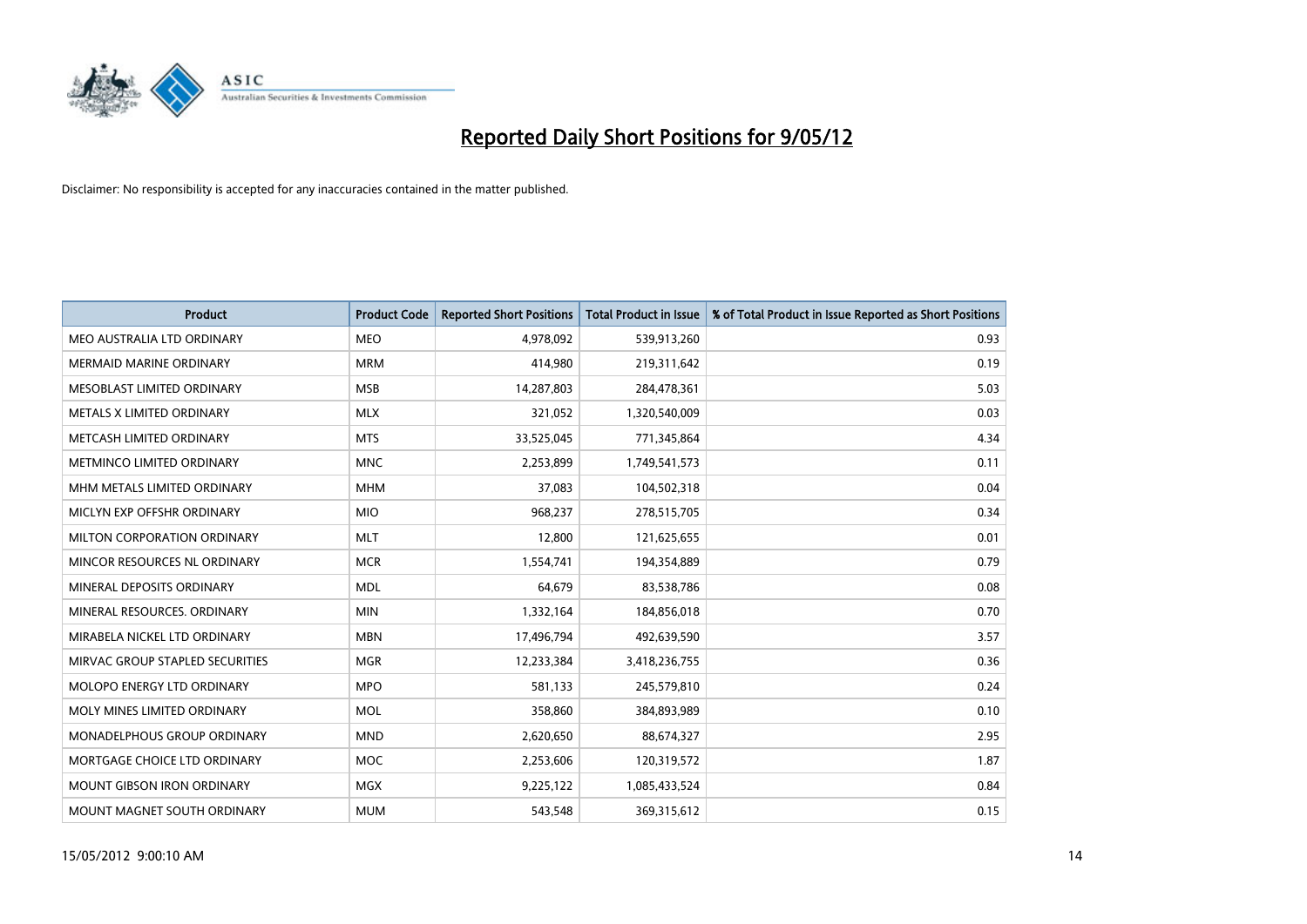

| <b>Product</b>                | <b>Product Code</b> | <b>Reported Short Positions</b> | <b>Total Product in Issue</b> | % of Total Product in Issue Reported as Short Positions |
|-------------------------------|---------------------|---------------------------------|-------------------------------|---------------------------------------------------------|
| MURCHISON METALS LTD ORDINARY | <b>MMX</b>          | 4,138,001                       | 450,093,277                   | 0.93                                                    |
| MYER HOLDINGS LTD ORDINARY    | <b>MYR</b>          | 67,964,192                      | 583,384,551                   | 11.65                                                   |
| NATIONAL AUST, BANK ORDINARY  | <b>NAB</b>          | 12,962,931                      | 2,239,201,841                 | 0.57                                                    |
| NAVIGATOR RESOURCES ORDINARY  | <b>NAV</b>          | 500                             | 2,222,216,576                 | 0.00                                                    |
| NAVITAS LIMITED ORDINARY      | <b>NVT</b>          | 11,850,649                      | 375,318,628                   | 3.16                                                    |
| NEON ENERGY LIMITED ORDINARY  | <b>NEN</b>          | 600,009                         | 436,464,518                   | 0.14                                                    |
| NEW HOPE CORPORATION ORDINARY | <b>NHC</b>          | 1,480,682                       | 830,411,534                   | 0.17                                                    |
| NEWCREST MINING ORDINARY      | <b>NCM</b>          | 1,184,627                       | 765,172,229                   | 0.14                                                    |
| NEWS CORP A NON-VOTING CDI    | <b>NWSLV</b>        | 3,400,479                       | 1,628,053,274                 | 0.20                                                    |
| NEWS CORP B VOTING CDI        | <b>NWS</b>          | 1,358,590                       | 798,520,953                   | 0.15                                                    |
| NEWSAT LIMITED ORDINARY       | <b>NWT</b>          | 7,550                           | 230,472,157                   | 0.00                                                    |
| NEXTDC LIMITED ORDINARY       | <b>NXT</b>          | 1,069,749                       | 145,320,558                   | 0.73                                                    |
| NEXUS ENERGY LIMITED ORDINARY | <b>NXS</b>          | 4,301,647                       | 1,329,821,159                 | 0.31                                                    |
| NIB HOLDINGS LIMITED ORDINARY | <b>NHF</b>          | 153,679                         | 439,004,182                   | 0.03                                                    |
| NIDO PETROLEUM ORDINARY       | <b>NDO</b>          | 112,548                         | 1,389,163,151                 | 0.01                                                    |
| NOBLE MINERAL RES ORDINARY    | <b>NMG</b>          | 2,312,475                       | 591,287,714                   | 0.40                                                    |
| NORTHERN IRON LTD ORDINARY    | <b>NFE</b>          | 375,381                         | 369,980,113                   | 0.09                                                    |
| NORTHERN STAR ORDINARY        | <b>NST</b>          | 134,840                         | 402,170,706                   | 0.03                                                    |
| NRW HOLDINGS LIMITED ORDINARY | <b>NWH</b>          | 2,827,432                       | 278,888,011                   | 1.02                                                    |
| NUCOAL RESOURCES LTD ORDINARY | <b>NCR</b>          | 96,104                          | 768,612,354                   | 0.01                                                    |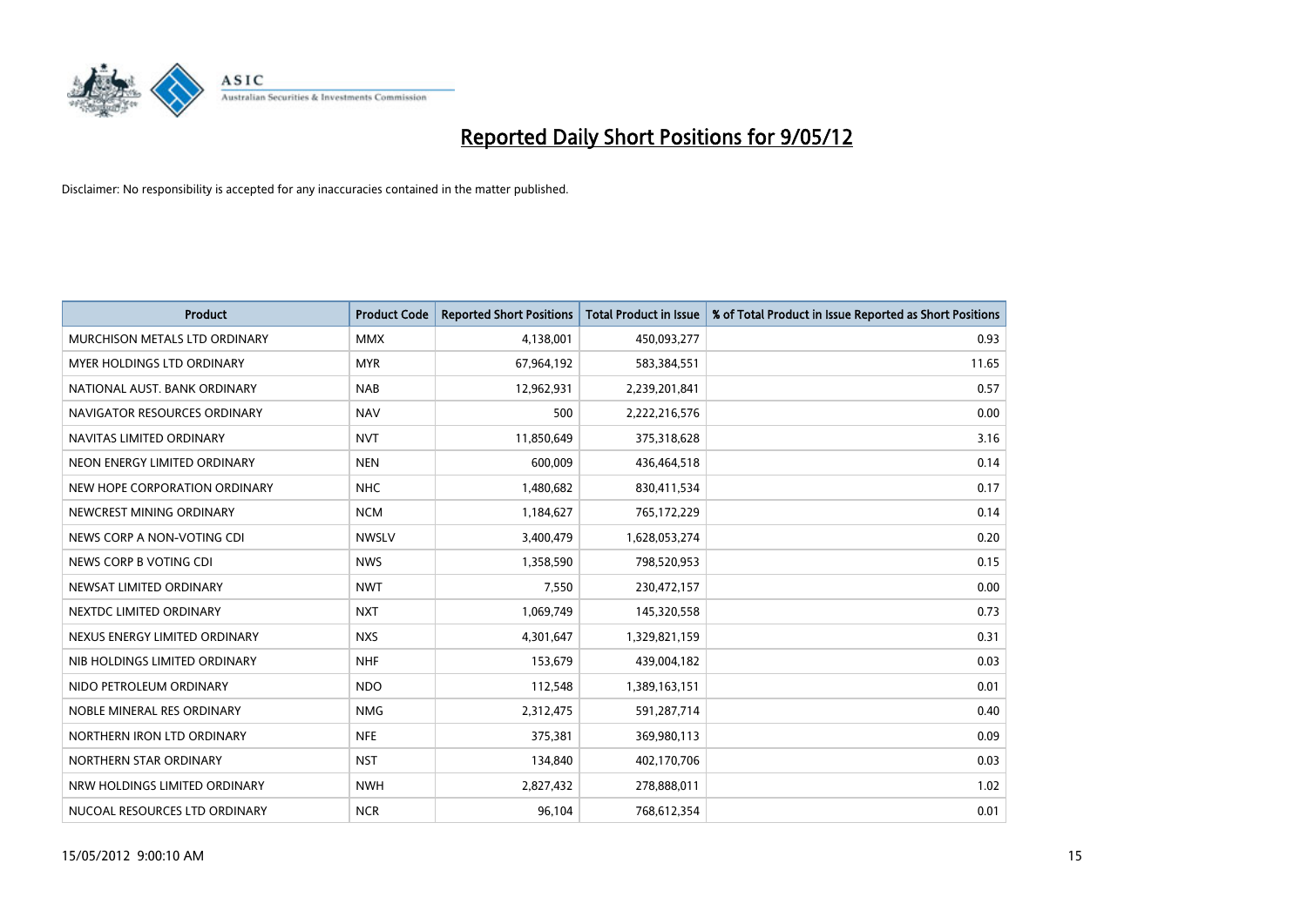

| <b>Product</b>                        | <b>Product Code</b> | <b>Reported Short Positions</b> | <b>Total Product in Issue</b> | % of Total Product in Issue Reported as Short Positions |
|---------------------------------------|---------------------|---------------------------------|-------------------------------|---------------------------------------------------------|
| NUFARM LIMITED ORDINARY               | <b>NUF</b>          | 2,454,076                       | 262,142,247                   | 0.95                                                    |
| NUPLEX INDUSTRIES ORDINARY            | <b>NPX</b>          | 70,258                          | 196,748,316                   | 0.04                                                    |
| OAKTON LIMITED ORDINARY               | <b>OKN</b>          | 676,793                         | 93,800,235                    | 0.73                                                    |
| OCEANAGOLD CORP. CHESS DEPOSITARY INT | <b>OGC</b>          | 1,209,193                       | 262,834,376                   | 0.46                                                    |
| OIL SEARCH LTD ORDINARY               | OSH                 | 8,721,899                       | 1,328,845,714                 | 0.65                                                    |
| OM HOLDINGS LIMITED ORDINARY          | OMH                 | 5,274,403                       | 604,105,150                   | 0.85                                                    |
| <b>ONESTEEL LIMITED ORDINARY</b>      | OST                 | 20,690,047                      | 1,345,665,626                 | 1.53                                                    |
| OPUS GROUP LTD ORDINARY               | <b>OPG</b>          | 1,250                           | 53,678,177                    | 0.00                                                    |
| ORICA LIMITED ORDINARY                | ORI                 | 2,504,369                       | 365,007,037                   | 0.67                                                    |
| ORIGIN ENERGY ORDINARY                | ORG                 | 7,888,916                       | 1,089,498,390                 | 0.70                                                    |
| OROCOBRE LIMITED ORDINARY             | <b>ORE</b>          | 62,922                          | 103,195,029                   | 0.05                                                    |
| OROTONGROUP LIMITED ORDINARY          | <b>ORL</b>          | 138,770                         | 40,880,902                    | 0.33                                                    |
| OZ MINERALS ORDINARY                  | OZL                 | 4,455,854                       | 310,331,740                   | 1.43                                                    |
| <b>PACIFIC BRANDS ORDINARY</b>        | <b>PBG</b>          | 4,062,490                       | 912,915,695                   | 0.43                                                    |
| PALADIN ENERGY LTD ORDINARY           | <b>PDN</b>          | 65,081,872                      | 835,645,290                   | 7.79                                                    |
| PAN PACIFIC PETROL. ORDINARY          | <b>PPP</b>          | 7,750                           | 588,612,110                   | 0.00                                                    |
| PANAUST LIMITED ORDINARY              | <b>PNA</b>          | 2,127,032                       | 602,479,854                   | 0.35                                                    |
| PANORAMIC RESOURCES ORDINARY          | PAN                 | 2,244,342                       | 207,050,710                   | 1.08                                                    |
| PAPERLINX LIMITED ORDINARY            | <b>PPX</b>          | 1,282,358                       | 609,280,761                   | 0.21                                                    |
| PAPILLON RES LTD ORDINARY             | <b>PIR</b>          | 162,943                         | 243,289,326                   | 0.05                                                    |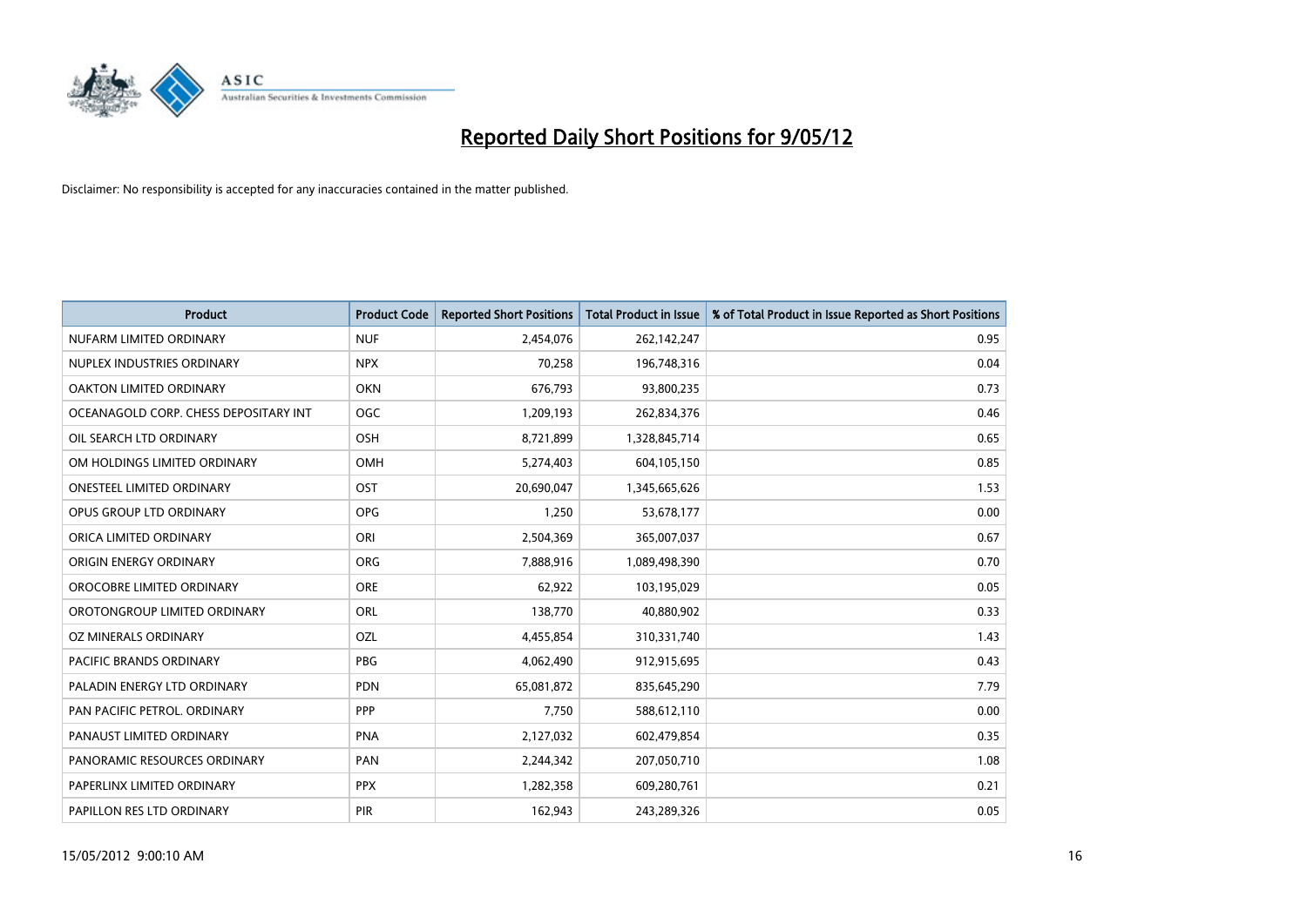

| <b>Product</b>                 | <b>Product Code</b> | <b>Reported Short Positions</b> | <b>Total Product in Issue</b> | % of Total Product in Issue Reported as Short Positions |
|--------------------------------|---------------------|---------------------------------|-------------------------------|---------------------------------------------------------|
| PEET LIMITED ORDINARY          | <b>PPC</b>          | 554,810                         | 320,170,604                   | 0.17                                                    |
| PENINSULA ENERGY LTD ORDINARY  | <b>PEN</b>          | 5,552,416                       | 2,158,673,847                 | 0.26                                                    |
| PERILYA LIMITED ORDINARY       | PEM                 | 339,219                         | 769,316,426                   | 0.04                                                    |
| PERPETUAL LIMITED ORDINARY     | <b>PPT</b>          | 1,517,133                       | 41,980,678                    | 3.62                                                    |
| PERSEUS MINING LTD ORDINARY    | PRU                 | 11,692,697                      | 457,962,088                   | 2.53                                                    |
| PHARMAXIS LTD ORDINARY         | <b>PXS</b>          | 3,797,650                       | 306,190,989                   | 1.24                                                    |
| PHOSPHAGENICS LTD. ORDINARY    | POH                 | 96,072                          | 1,020,215,957                 | 0.01                                                    |
| PLATINUM ASSET ORDINARY        | <b>PTM</b>          | 8,902,666                       | 561,347,878                   | 1.57                                                    |
| PLATINUM AUSTRALIA ORDINARY    | <b>PLA</b>          | 391,171                         | 504,968,043                   | 0.07                                                    |
| PMI GOLD CORP CDI 1:1          | <b>PVM</b>          | 123,244                         | 71,581,426                    | 0.17                                                    |
| PMP LIMITED ORDINARY           | <b>PMP</b>          | 46,352                          | 323,781,124                   | 0.01                                                    |
| PREMIER INVESTMENTS ORDINARY   | PMV                 | 361,780                         | 155,260,377                   | 0.22                                                    |
| PRIMA BIOMED LTD ORDINARY      | <b>PRR</b>          | 4,678,998                       | 1,066,063,388                 | 0.43                                                    |
| PRIMARY HEALTH CARE ORDINARY   | <b>PRY</b>          | 7,310,383                       | 501,717,314                   | 1.44                                                    |
| PRIMEAG AUSTRALIA ORDINARY     | PAG                 | 161,467                         | 266,394,444                   | 0.06                                                    |
| PROGRAMMED ORDINARY            | <b>PRG</b>          | 283,980                         | 118,173,778                   | 0.23                                                    |
| <b>QANTAS AIRWAYS ORDINARY</b> | QAN                 | 11,707,108                      | 2,265,123,620                 | 0.52                                                    |
| OBE INSURANCE GROUP ORDINARY   | <b>OBE</b>          | 35,214,482                      | 1,181,682,557                 | 3.01                                                    |
| OR NATIONAL LIMITED ORDINARY   | <b>ORN</b>          | 11,745,810                      | 2,440,000,000                 | 0.47                                                    |
| ORXPHARMA LTD ORDINARY         | QRX                 | 328,074                         | 144,539,706                   | 0.22                                                    |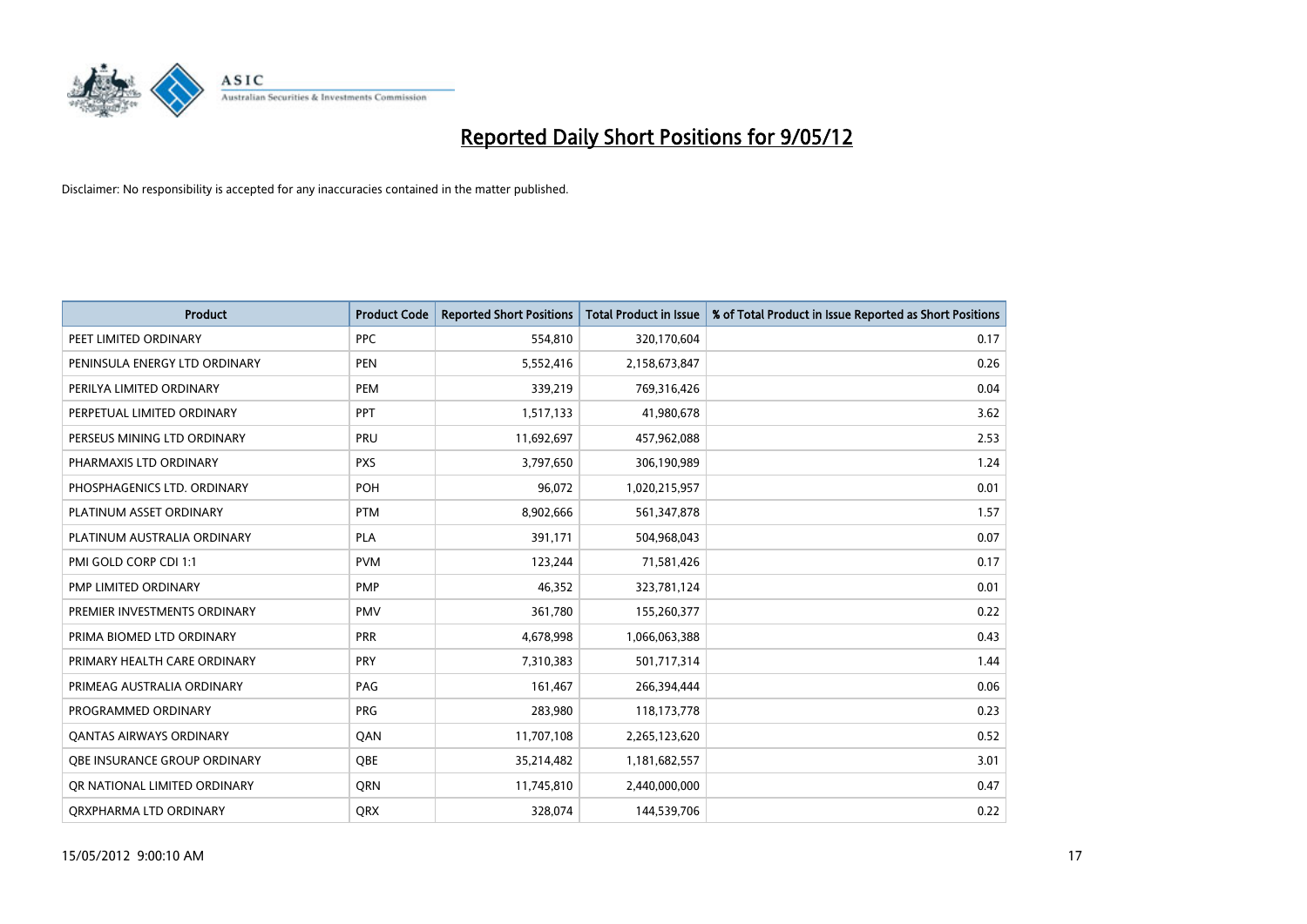

| <b>Product</b>                      | <b>Product Code</b> | <b>Reported Short Positions</b> | <b>Total Product in Issue</b> | % of Total Product in Issue Reported as Short Positions |
|-------------------------------------|---------------------|---------------------------------|-------------------------------|---------------------------------------------------------|
| QUBE LOGISTICS HLDG ORDINARY        | <b>QUB</b>          | 1,834,659                       | 909,407,185                   | 0.20                                                    |
| RAMELIUS RESOURCES ORDINARY         | <b>RMS</b>          | 336,181                         | 335,806,949                   | 0.10                                                    |
| RAMSAY HEALTH CARE ORDINARY         | <b>RHC</b>          | 2,136,749                       | 202,081,252                   | 1.05                                                    |
| RANGE RESOURCES LTD ORDINARY        | <b>RRS</b>          | 270,484                         | 2,118,880,660                 | 0.01                                                    |
| <b>RCR TOMLINSON ORDINARY</b>       | <b>RCR</b>          | 168,711                         | 134,003,971                   | 0.13                                                    |
| <b>REA GROUP ORDINARY</b>           | <b>REA</b>          | 376,122                         | 131,714,699                   | 0.28                                                    |
| <b>RECKON LIMITED ORDINARY</b>      | <b>RKN</b>          | 825,324                         | 129,588,015                   | 0.64                                                    |
| RED 5 LIMITED ORDINARY              | <b>RED</b>          | 7,520                           | 135,488,008                   | 0.01                                                    |
| <b>RED FORK ENERGY ORDINARY</b>     | <b>RFE</b>          | 62,000                          | 310,229,853                   | 0.02                                                    |
| REDBANK ENERGY LTD ORDINARY         | AEJ                 | 19                              | 786,287                       | 0.00                                                    |
| REDFLEX HOLDINGS ORDINARY           | <b>RDF</b>          | 2                               | 110,345,599                   | 0.00                                                    |
| REED RESOURCES LTD ORDINARY         | <b>RDR</b>          | 625,000                         | 264,742,501                   | 0.24                                                    |
| REGIONAL EXPRESS ORDINARY           | <b>REX</b>          | 10,000                          | 121,254,902                   | 0.01                                                    |
| <b>REGIS RESOURCES ORDINARY</b>     | <b>RRL</b>          | 1,998,164                       | 450,912,907                   | 0.44                                                    |
| RENAISSANCE MINERALS ORDINARY       | <b>RNS</b>          | 2,250,000                       | 108,900,001                   | 2.06                                                    |
| RESMED INC CDI 10:1                 | <b>RMD</b>          | 6,672,972                       | 1,556,242,300                 | 0.42                                                    |
| RESOLUTE MINING ORDINARY            | <b>RSG</b>          | 1,925,158                       | 653,224,010                   | 0.28                                                    |
| <b>RESOURCE GENERATION ORDINARY</b> | <b>RES</b>          | 173                             | 262,895,652                   | 0.00                                                    |
| <b>RETAIL FOOD GROUP ORDINARY</b>   | <b>RFG</b>          | 27,118                          | 108,422,615                   | 0.03                                                    |
| REVERSE CORP LIMITED ORDINARY       | <b>REF</b>          | 100                             | 92,382,175                    | 0.00                                                    |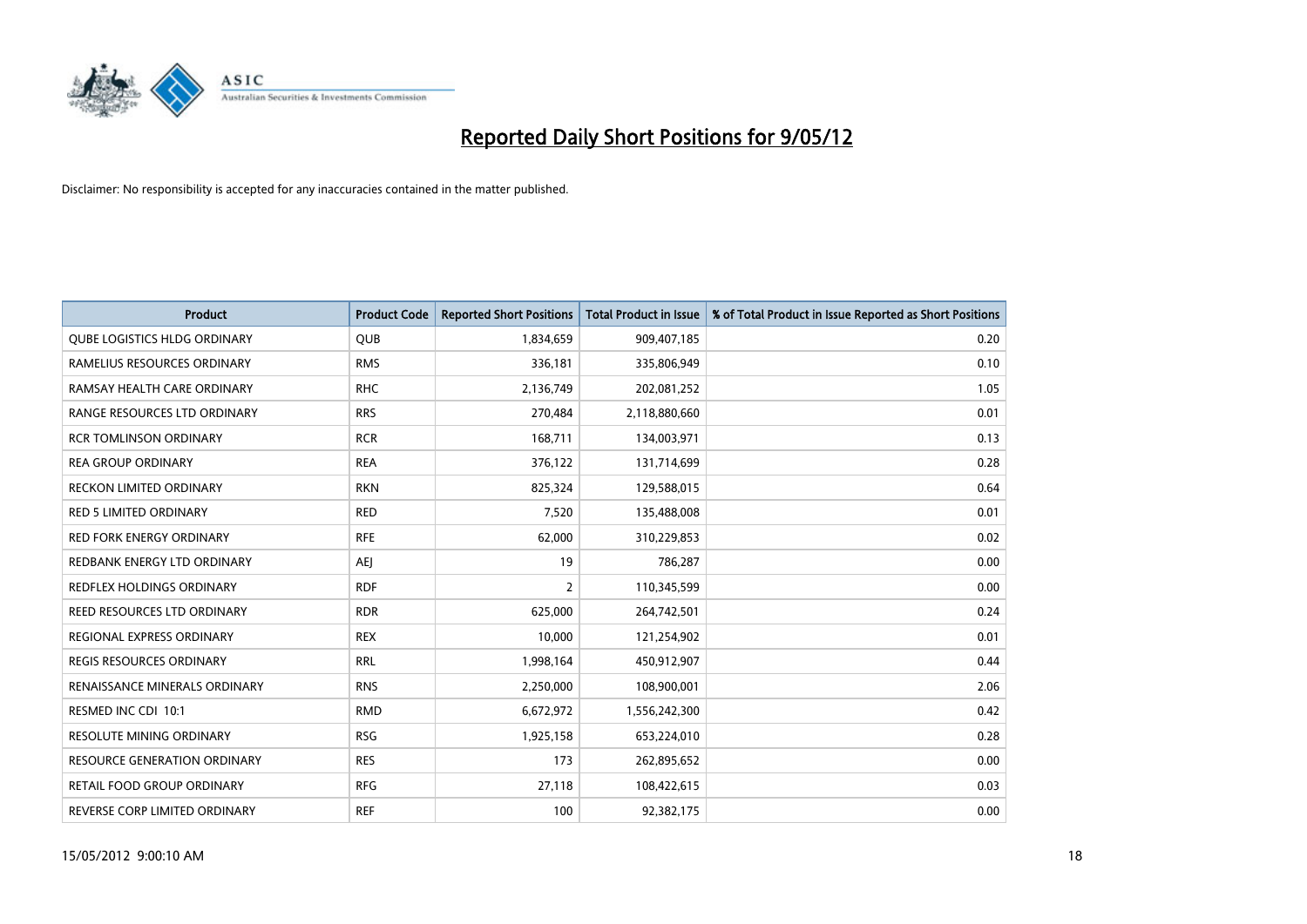

| <b>Product</b>                   | <b>Product Code</b> | <b>Reported Short Positions</b> | <b>Total Product in Issue</b> | % of Total Product in Issue Reported as Short Positions |
|----------------------------------|---------------------|---------------------------------|-------------------------------|---------------------------------------------------------|
| REX MINERALS LIMITED ORDINARY    | <b>RXM</b>          | 898,823                         | 176,447,284                   | 0.52                                                    |
| <b>RHG LIMITED ORDINARY</b>      | <b>RHG</b>          | 36,083                          | 308,483,177                   | 0.01                                                    |
| <b>RIALTO ENERGY ORDINARY</b>    | <b>RIA</b>          | 1,363,551                       | 671,347,392                   | 0.20                                                    |
| RIDLEY CORPORATION ORDINARY      | <b>RIC</b>          | 33,509                          | 307,817,071                   | 0.01                                                    |
| RIO TINTO LIMITED ORDINARY       | <b>RIO</b>          | 20,918,971                      | 435,758,720                   | 4.79                                                    |
| ROBUST RESOURCES ORDINARY        | <b>ROL</b>          | 17,326                          | 87,544,097                    | 0.02                                                    |
| ROC OIL COMPANY ORDINARY         | <b>ROC</b>          | 2,482,920                       | 683,235,552                   | 0.37                                                    |
| <b>RURALCO HOLDINGS ORDINARY</b> | <b>RHL</b>          | 12,000                          | 55,019,284                    | 0.02                                                    |
| SAI GLOBAL LIMITED ORDINARY      | SAI                 | 3,600,201                       | 204,354,836                   | 1.75                                                    |
| SALMAT LIMITED ORDINARY          | <b>SLM</b>          | 2,063,162                       | 159,802,174                   | 1.28                                                    |
| SAMSON OIL & GAS LTD ORDINARY    | SSN                 | 2,579,210                       | 1,759,875,827                 | 0.14                                                    |
| SANDFIRE RESOURCES ORDINARY      | <b>SFR</b>          | 2,983,560                       | 151,158,635                   | 1.98                                                    |
| SANTOS LTD ORDINARY              | <b>STO</b>          | 3,623,045                       | 952,783,987                   | 0.37                                                    |
| SARACEN MINERAL ORDINARY         | SAR                 | 1,993,399                       | 594,474,340                   | 0.34                                                    |
| SEDGMAN LIMITED ORDINARY         | <b>SDM</b>          | 24,877                          | 214,292,930                   | 0.00                                                    |
| SEEK LIMITED ORDINARY            | <b>SEK</b>          | 11,800,590                      | 337,101,307                   | 3.49                                                    |
| SENEX ENERGY LIMITED ORDINARY    | SXY                 | 1,720,445                       | 923,847,416                   | 0.18                                                    |
| SERVCORP LIMITED ORDINARY        | SRV                 | 10,533                          | 98,440,807                    | 0.01                                                    |
| SERVICE STREAM ORDINARY          | <b>SSM</b>          | 400                             | 283,418,867                   | 0.00                                                    |
| SEVEN GROUP HOLDINGS ORDINARY    | <b>SVW</b>          | 467,819                         | 307,410,281                   | 0.13                                                    |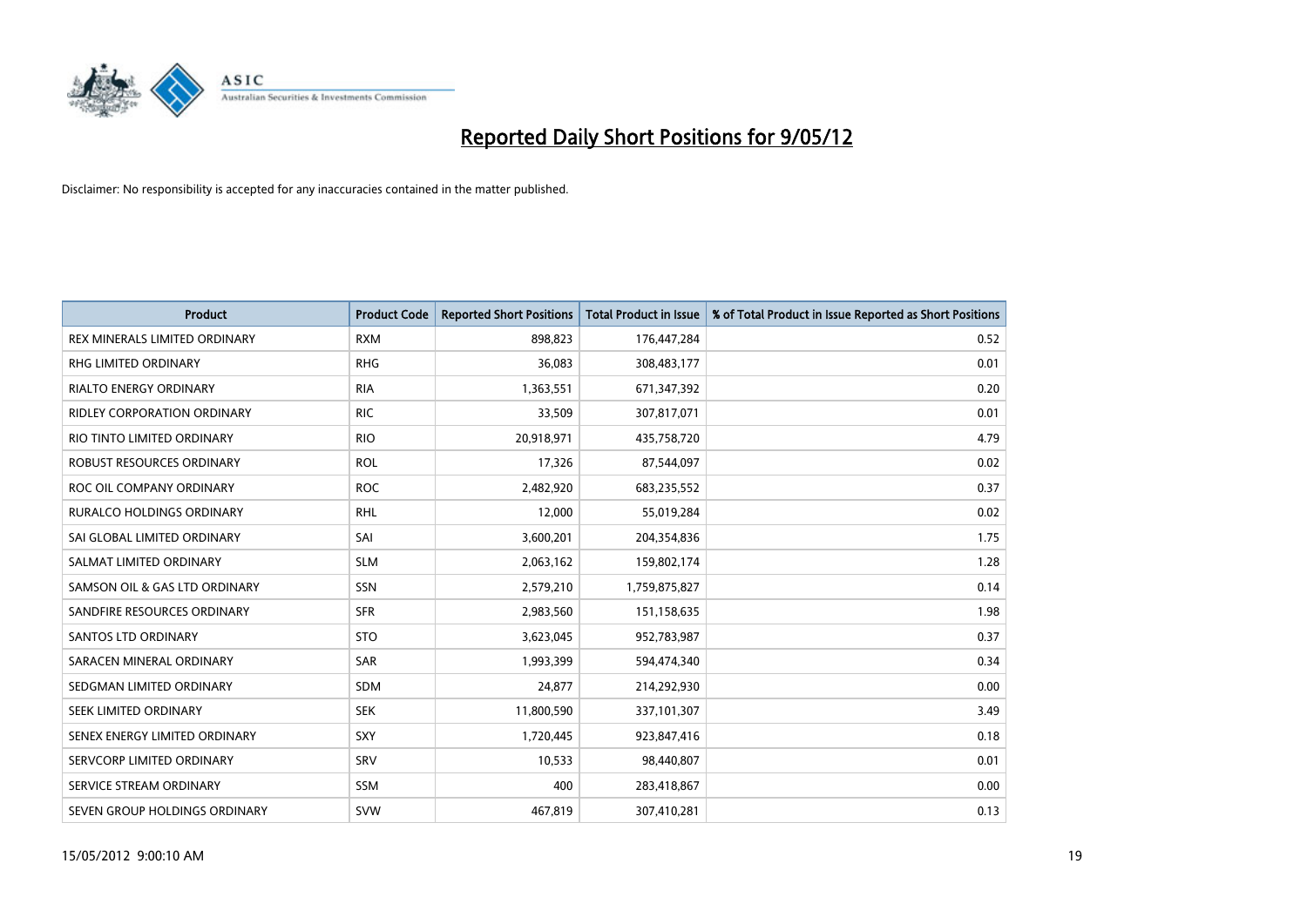

| <b>Product</b>                           | <b>Product Code</b> | <b>Reported Short Positions</b> | <b>Total Product in Issue</b> | % of Total Product in Issue Reported as Short Positions |
|------------------------------------------|---------------------|---------------------------------|-------------------------------|---------------------------------------------------------|
| SEVEN WEST MEDIA LTD ORDINARY            | <b>SWM</b>          | 13,256,422                      | 666,105,054                   | 2.00                                                    |
| SIGMA PHARMACEUTICAL ORDINARY            | <b>SIP</b>          | 5,821,977                       | 1,181,236,748                 | 0.51                                                    |
| SILEX SYSTEMS ORDINARY                   | <b>SLX</b>          | 695,874                         | 170,143,997                   | 0.40                                                    |
| SILVER LAKE RESOURCE ORDINARY            | <b>SLR</b>          | 1,682,598                       | 220,264,064                   | 0.78                                                    |
| SIMS METAL MGMT LTD ORDINARY             | SGM                 | 8,829,339                       | 205,856,443                   | 4.29                                                    |
| SINGAPORE TELECOMM. CHESS DEPOSITARY INT | SGT                 | 9,095,601                       | 158,218,641                   | 5.75                                                    |
| SIRTEX MEDICAL ORDINARY                  | <b>SRX</b>          | 4,685                           | 55,768,136                    | 0.01                                                    |
| SKILLED GROUP LTD ORDINARY               | <b>SKE</b>          | 30,785                          | 233,487,276                   | 0.00                                                    |
| SKY CITY ENTERTAIN, ORDINARY             | <b>SKC</b>          | 715,101                         | 576,958,340                   | 0.12                                                    |
| <b>SLATER &amp; GORDON ORDINARY</b>      | SGH                 | 5,467                           | 168,600,731                   | 0.00                                                    |
| SMS MANAGEMENT. ORDINARY                 | <b>SMX</b>          | 687,933                         | 68,415,913                    | 1.02                                                    |
| SONIC HEALTHCARE ORDINARY                | SHL                 | 4,319,882                       | 389,969,875                   | 1.12                                                    |
| SOUL PATTINSON (W.H) ORDINARY            | SOL                 | 12,319                          | 239,395,320                   | 0.01                                                    |
| SOUTH BOULDER MINES ORDINARY             | <b>STB</b>          | 102,225                         | 116,232,826                   | 0.09                                                    |
| SP AUSNET STAPLED SECURITIES             | <b>SPN</b>          | 687,371                         | 2,896,219,682                 | 0.00                                                    |
| SPARK INFRASTRUCTURE STAPLED NOTE & UNIT | SKI                 | 69,625,471                      | 1,326,734,264                 | 5.24                                                    |
| SPECIALTY FASHION ORDINARY               | SFH                 | 2,099,171                       | 192,086,121                   | 1.09                                                    |
| SPOTLESS GROUP LTD ORDINARY              | <b>SPT</b>          | 457,472                         | 265,746,161                   | 0.17                                                    |
| ST BARBARA LIMITED ORDINARY              | <b>SBM</b>          | 9,051,428                       | 325,615,389                   | 2.78                                                    |
| STANMORE COAL LTD ORDINARY               | <b>SMR</b>          | 66,885                          | 160,180,221                   | 0.04                                                    |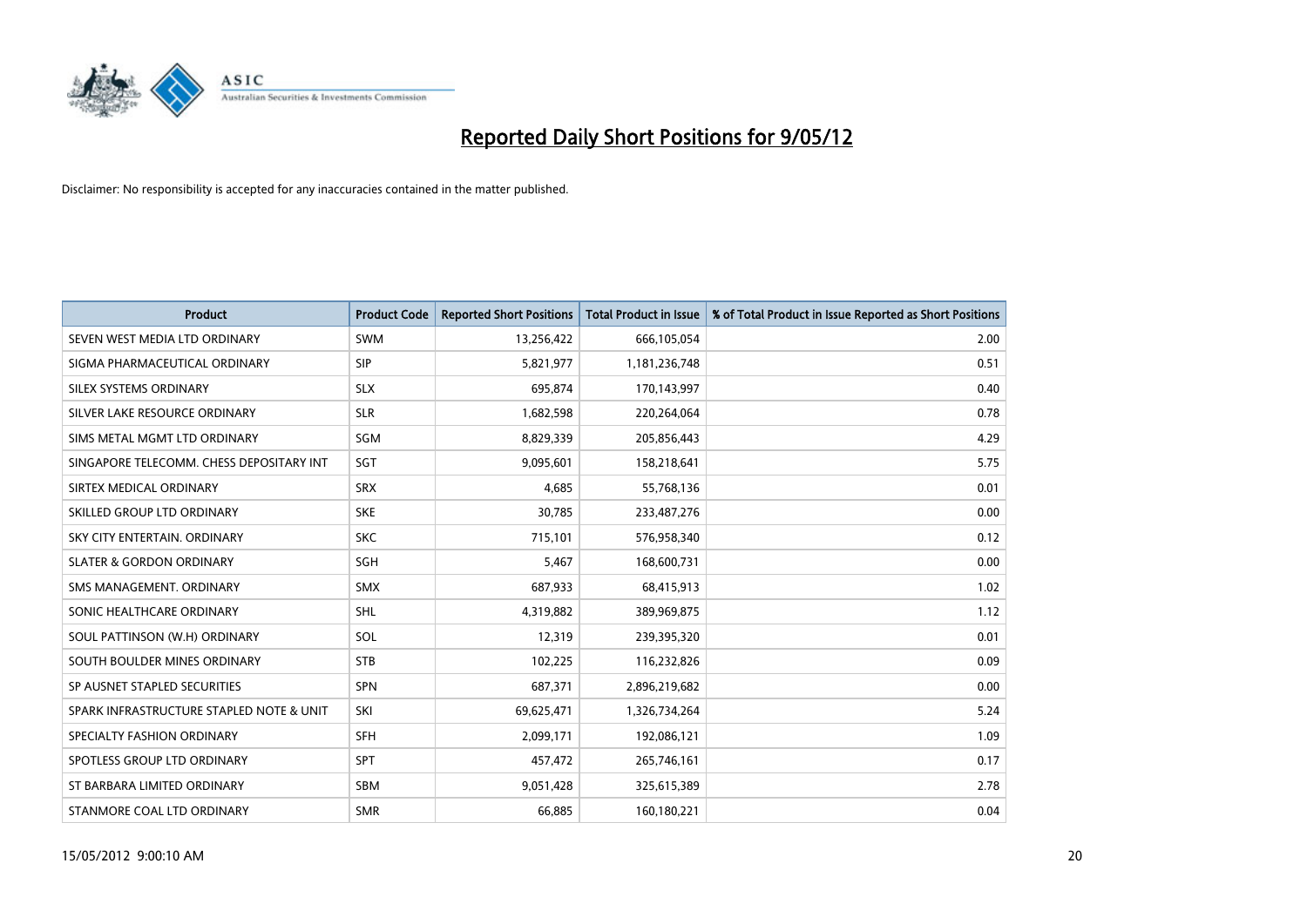

| <b>Product</b>                   | <b>Product Code</b> | <b>Reported Short Positions</b> | <b>Total Product in Issue</b> | % of Total Product in Issue Reported as Short Positions |
|----------------------------------|---------------------|---------------------------------|-------------------------------|---------------------------------------------------------|
| STARPHARMA HOLDINGS ORDINARY     | <b>SPL</b>          | 1,563,747                       | 280,802,451                   | 0.57                                                    |
| STHN CROSS MEDIA ORDINARY        | <b>SXL</b>          | 4,471,399                       | 704,594,449                   | 0.63                                                    |
| STOCKLAND UNITS/ORD STAPLED      | SGP                 | 14,261,037                      | 2,229,965,810                 | 0.62                                                    |
| STRAITS RES LTD. ORDINARY        | <b>SRO</b>          | 110,803                         | 408,129,474                   | 0.03                                                    |
| STW COMMUNICATIONS ORDINARY      | SGN                 | 59,441                          | 362,798,351                   | 0.01                                                    |
| SUNCORP GROUP LTD ORDINARY       | <b>SUN</b>          | 8,807,639                       | 1,286,600,980                 | 0.64                                                    |
| SUNDANCE ENERGY ORDINARY         | <b>SEA</b>          | 1,556,868                       | 277,098,474                   | 0.56                                                    |
| SUNDANCE RESOURCES ORDINARY      | SDL                 | 7,768,648                       | 2,933,534,505                 | 0.27                                                    |
| SUNLAND GROUP LTD ORDINARY       | <b>SDG</b>          | 91,510                          | 201,578,526                   | 0.05                                                    |
| SUPER RET REP LTD ORDINARY       | <b>SUL</b>          | 991,048                         | 196,152,971                   | 0.48                                                    |
| SYD AIRPORT STAPLED US PROHIBIT. | <b>SYD</b>          | 4,998,185                       | 1,861,210,782                 | 0.25                                                    |
| TABCORP HOLDINGS LTD ORDINARY    | <b>TAH</b>          | 6,261,634                       | 730,113,969                   | 0.84                                                    |
| TANAMI GOLD NL ORDINARY          | <b>TAM</b>          | 172,877                         | 261,132,677                   | 0.06                                                    |
| TAP OIL LIMITED ORDINARY         | <b>TAP</b>          | 992,129                         | 241,295,311                   | 0.41                                                    |
| TASSAL GROUP LIMITED ORDINARY    | <b>TGR</b>          | 46,926                          | 146,304,404                   | 0.02                                                    |
| TATTS GROUP LTD ORDINARY         | <b>TTS</b>          | 11,527,624                      | 1,362,919,733                 | 0.84                                                    |
| TECHNOLOGY ONE ORDINARY          | <b>TNE</b>          | 10,000                          | 304,910,455                   | 0.00                                                    |
| TELECOM CORPORATION ORDINARY     | <b>TEL</b>          | 14,572,441                      | 1,930,043,981                 | 0.75                                                    |
| TELSTRA CORPORATION, ORDINARY    | <b>TLS</b>          | 46,931,408                      | 12,443,074,357                | 0.37                                                    |
| TEN NETWORK HOLDINGS ORDINARY    | <b>TEN</b>          | 56,052,601                      | 1,045,236,720                 | 5.35                                                    |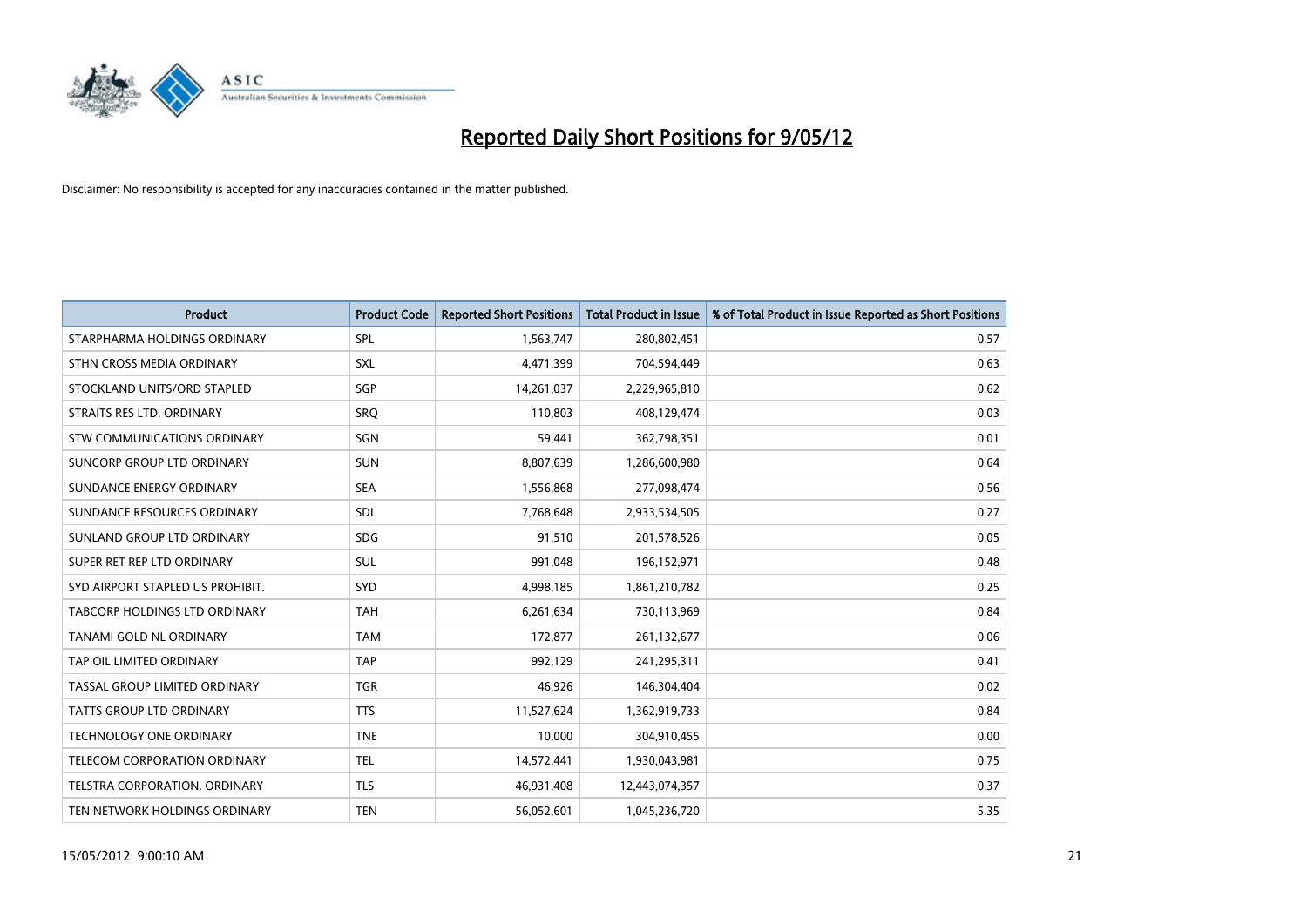

| <b>Product</b>                       | <b>Product Code</b> | <b>Reported Short Positions</b> | <b>Total Product in Issue</b> | % of Total Product in Issue Reported as Short Positions |
|--------------------------------------|---------------------|---------------------------------|-------------------------------|---------------------------------------------------------|
| TERANGA GOLD CORP CDI 1:1            | <b>TGZ</b>          | 239,381                         | 158,155,577                   | 0.14                                                    |
| TEXON PETROLEUM LTD ORDINARY         | <b>TXN</b>          | 35,699                          | 245,039,848                   | 0.02                                                    |
| TFS CORPORATION LTD ORDINARY         | <b>TFC</b>          | 207,942                         | 279,621,829                   | 0.07                                                    |
| THAKRAL HOLDINGS GRP ORDINARY/UNIT   | <b>THG</b>          | 200,164                         | 585,365,014                   | 0.03                                                    |
| THE REJECT SHOP ORDINARY             | <b>TRS</b>          | 1,577,170                       | 26,071,170                    | 6.06                                                    |
| THINKSMART LIMITED ORDINARY          | <b>TSM</b>          | 175,000                         | 156,005,431                   | 0.11                                                    |
| THORN GROUP LIMITED ORDINARY         | <b>TGA</b>          | 229,830                         | 146,374,703                   | 0.16                                                    |
| TIGER RESOURCES ORDINARY             | <b>TGS</b>          | 2,020,186                       | 673,470,269                   | 0.29                                                    |
| <b>TISHMAN SPEYER UNITS</b>          | <b>TSO</b>          | 40,786                          | 338,440,904                   | 0.01                                                    |
| TOLL HOLDINGS LTD ORDINARY           | <b>TOL</b>          | 19,672,011                      | 717,133,875                   | 2.70                                                    |
| TOX FREE SOLUTIONS ORDINARY          | <b>TOX</b>          | 10,786                          | 114,838,108                   | 0.01                                                    |
| TPG TELECOM LIMITED ORDINARY         | <b>TPM</b>          | 2,759,449                       | 793,808,141                   | 0.35                                                    |
| TRADE ME GROUP ORDINARY              | <b>TME</b>          | 75,025                          | 395,745,510                   | 0.02                                                    |
| <b>TRANSFIELD SERVICES ORDINARY</b>  | <b>TSE</b>          | 4,348,534                       | 532,136,967                   | 0.82                                                    |
| TRANSPACIFIC INDUST, ORDINARY        | <b>TPI</b>          | 4,016,326                       | 1,578,209,025                 | 0.24                                                    |
| TRANSURBAN GROUP TRIPLE STAPLED SEC. | <b>TCL</b>          | 6,704,806                       | 1,458,321,112                 | 0.43                                                    |
| TREASURY WINE ESTATE ORDINARY        | <b>TWE</b>          | 14,437,256                      | 647,227,144                   | 2.22                                                    |
| TROY RESOURCES LTD ORDINARY          | <b>TRY</b>          | 653,305                         | 89,296,649                    | 0.72                                                    |
| UGL LIMITED ORDINARY                 | UGL                 | 5,754,599                       | 166,315,038                   | 3.47                                                    |
| UNILIFE CORPORATION CDI 6:1          | <b>UNS</b>          | 211,168                         | 262,492,566                   | 0.08                                                    |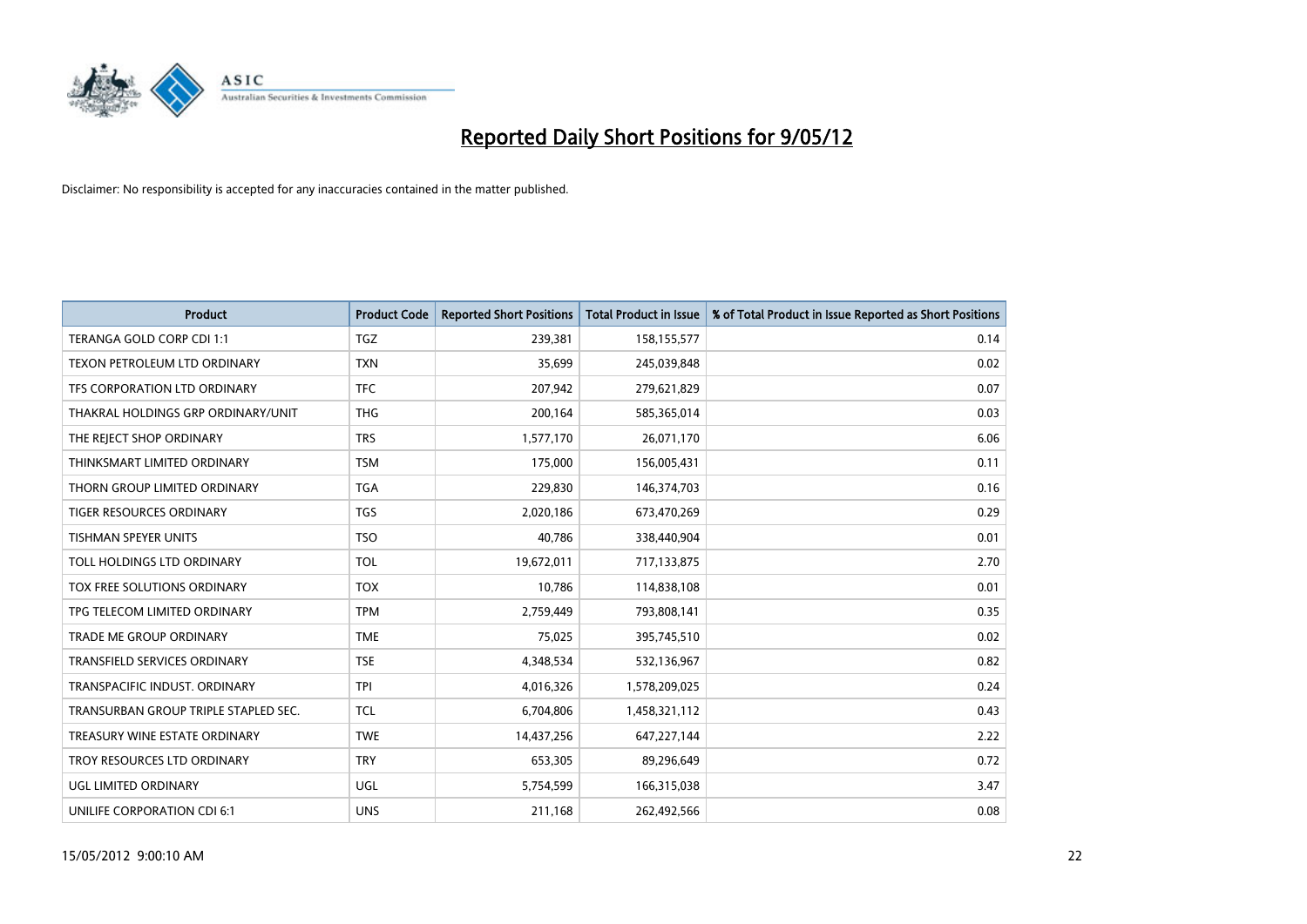

| <b>Product</b>                         | <b>Product Code</b> | <b>Reported Short Positions</b> | <b>Total Product in Issue</b> | % of Total Product in Issue Reported as Short Positions |
|----------------------------------------|---------------------|---------------------------------|-------------------------------|---------------------------------------------------------|
| UXC LIMITED ORDINARY                   | <b>UXC</b>          | 34,744                          | 305,034,291                   | 0.01                                                    |
| VIRGIN AUS HLDG LTD ORDINARY           | <b>VAH</b>          | 3,764,774                       | 2,210,197,600                 | 0.18                                                    |
| VITERRA INC CDI 1:1                    | <b>VTA</b>          | 10                              | 68,629,939                    | 0.00                                                    |
| WAH NAM INT HLDG LTD ORDINARY          | <b>WNI</b>          | 136,350                         | 6,678,349,839                 | 0.00                                                    |
| <b>WATPAC LIMITED ORDINARY</b>         | <b>WTP</b>          | 81,830                          | 184,332,526                   | 0.03                                                    |
| <b>WDS LIMITED ORDINARY</b>            | <b>WDS</b>          | $\overline{7}$                  | 144,740,614                   | 0.00                                                    |
| WEBIET LIMITED ORDINARY                | <b>WEB</b>          | 13,289                          | 72,348,080                    | 0.02                                                    |
| <b>WESFARMERS LIMITED ORDINARY</b>     | <b>WES</b>          | 28,285,562                      | 1,006,491,544                 | 2.81                                                    |
| WESFARMERS LIMITED PARTIALLY PROTECTED | <b>WESN</b>         | 166,986                         | 150,580,618                   | 0.12                                                    |
| <b>WESTERN AREAS NL ORDINARY</b>       | <b>WSA</b>          | 9,430,855                       | 179,735,899                   | 5.23                                                    |
| WESTFIELD GROUP ORD/UNIT STAPLED SEC   | <b>WDC</b>          | 7,998,636                       | 2,300,929,460                 | 0.32                                                    |
| WESTFIELD RETAIL TST UNIT STAPLED      | <b>WRT</b>          | 50,853,943                      | 3,054,166,195                 | 1.65                                                    |
| <b>WESTPAC BANKING CORP ORDINARY</b>   | <b>WBC</b>          | 61,039,188                      | 3,054,780,300                 | 1.92                                                    |
| WHITE ENERGY COMPANY ORDINARY          | <b>WEC</b>          | 2,018,948                       | 322,974,494                   | 0.61                                                    |
| WHITEHAVEN COAL ORDINARY               | <b>WHC</b>          | 19,992,873                      | 1,013,190,387                 | 1.97                                                    |
| WHK GROUP LIMITED ORDINARY             | <b>WHG</b>          | 26,341                          | 265,200,652                   | 0.01                                                    |
| WHL ENERGY LIMITED ORDINARY            | <b>WHN</b>          | 9,090,910                       | 1,407,038,386                 | 0.64                                                    |
| <b>WILDHORSE ENERGY ORDINARY</b>       | <b>WHE</b>          | 26,413                          | 281,805,997                   | 0.01                                                    |
| WINDIMURRA VANADIUM ORDINARY           | <b>WVL</b>          | 163,685                         | 154,278,674                   | 0.11                                                    |
| WOODSIDE PETROLEUM ORDINARY            | <b>WPL</b>          | 3,628,839                       | 823,910,657                   | 0.43                                                    |